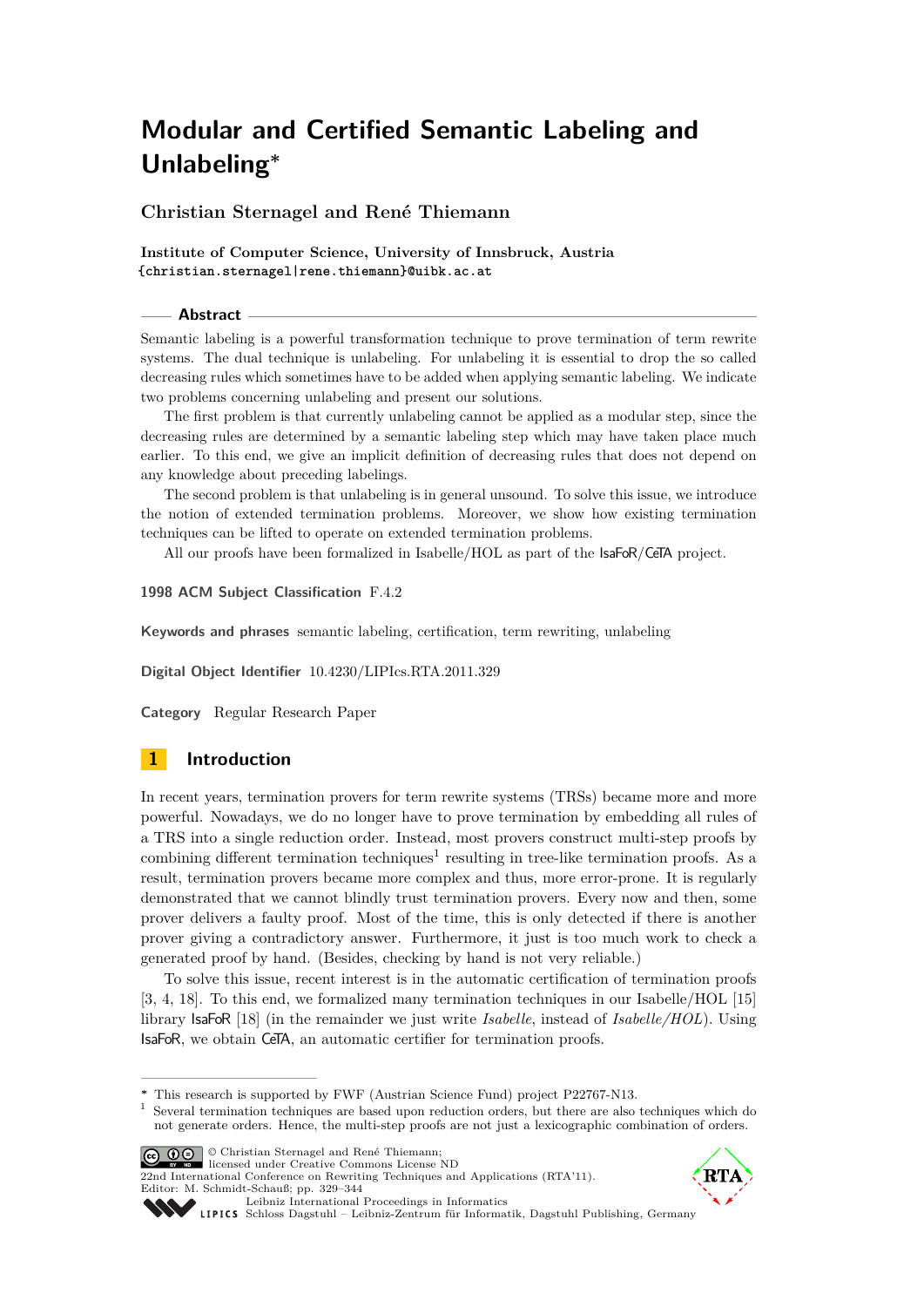In this paper, we present our formalization of semantic labeling and unlabeling [\[19\]](#page-15-5), two important termination techniques. Semantic labeling introduces differently labeled variants of the same symbol, allowing a distinction in orders, etc. Semantic labeling typically produces large TRSs. Hence, unlabeling is important to keep the number of symbols and rules small.

► Example 1.1. Consider the small TRS Secret 05/teparla3 from the termination problem database (TPDB) which only consists of two rules, has two different symbols, and two variables. We just describe the structure of the proof that has been generated by the termination prover AProVE [\[10\]](#page-15-6) in 21 seconds during the 2008 termination competition.<sup>2</sup>

After applying the dependency pair transformation [\[1\]](#page-15-7) and some standard techniques, a termination problem containing three rules and three different symbols is obtained. Then, semantic labeling is applied. The result after simplification, is a system with five rules and seven different symbols. Unlabeling yields a problem with three rules and three symbols. Another labeling produces a new termination problem with 12 rules. This is finally proven to be terminating using a matrix interpretation [\[6\]](#page-15-8) of dimension two.

Note that without the unlabeling step, the second labeling would have returned a system with 5025 rules instead of 12—for this huge termination problem no suitable matrix interpretation of dimension two is detected.

Whereas the previous example shows that unlabeling is essential to keep systems small, we also found examples where unlabeling was the key to get a successful termination proof at all, cf. Example [4.2](#page-9-0) for details.

Unfortunately, unlabeling is not sound in general. In order to allow nested labeling and unlabeling and turn unlabeling into a sound and modular technique (not relying on context information), we have designed a new framework. All existing termination techniques are easily integrated in this framework. In fact, CeTA uses the new framework for certification.

Note that all the proofs that are presented (or omitted) in the following, have been formalized as part of IsaFoR. Hence, we merely give sketches of our "real" proofs. Our goal is to show the general proof outlines and help to understand the full proofs. The library IsaFoR with all formalized proofs, the executable certifier CeTA, and all details about our experiments are available at CeTA's website:

## <http://cl-informatik.uibk.ac.at/software/ceta>

The paper is structured as follows. In Section [2,](#page-1-0) we recapitulate some required notions of term rewriting as well as the basic definitions of semantic labeling. Afterwards, in Section [3,](#page-3-0) we give some challenges for modular labeling and unlabeling. Then, in Section [4,](#page-9-1) we extend the previous results to the dependency pair framework. We discuss challenges for the certification in Section [5.](#page-12-0) Our experiments are presented in Section [6](#page-14-0) before we conclude in Section [7.](#page-14-1)

# <span id="page-1-0"></span>**2 Preliminaries**

# **2.1 Term Rewriting**

We assume familiarity with term rewriting [\[2\]](#page-15-9). Still, we recall the most important notions that are used later on. A *(first-order) term t* over a set of *variables* V and a set of *function symbols* F is either a variable  $x \in V$  or an *n*-ary function symbol  $f \in \mathcal{F}$  applied to *n* argument terms  $f(\vec{t}_n)$ . For brevity we write  $\vec{t}_n$  to denote a sequence of *n* elements  $t_1, \ldots, t_n$  and  $(h(\vec{t}_n))$ 

 $2^{2}$  See <http://termcomp.uibk.ac.at/termcomp/competition/resultDetail.seam?resultId=35708>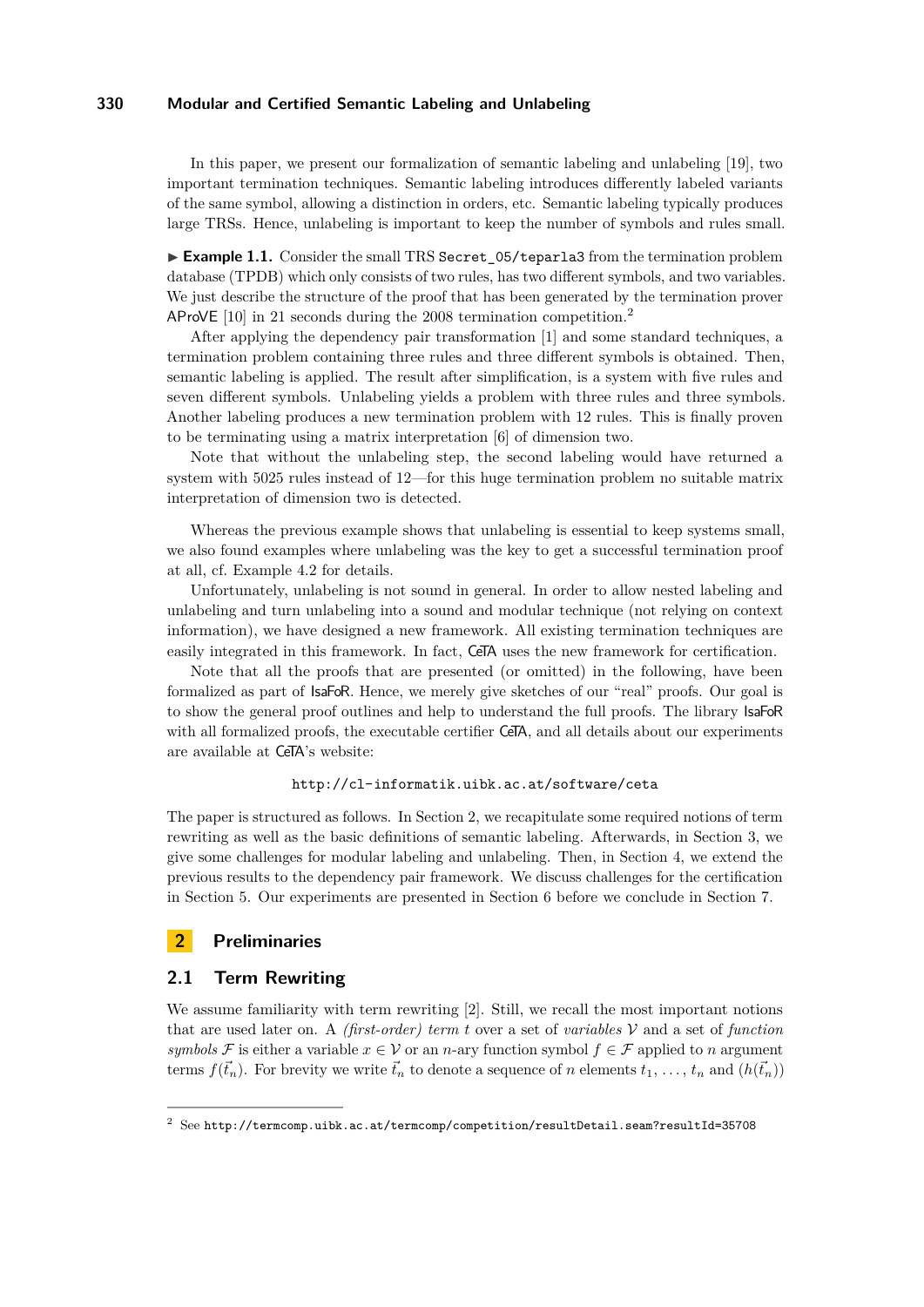(note the additional pair of parentheses) for  $(h(t_1), \ldots, h(t_n))$ , i.e., mapping a function *h* over the elements of a sequence  $\vec{t}_n$ . A *context* C is a term containing exactly one hole  $(\Box)$ . Replacing  $\Box$  in a context C by a term *t* is denoted by  $C[t]$ . A *(rewrite) rule* is a pair of terms  $\ell \to r$  and a TRS R is a set of such rules. The *rewrite relation (induced by*  $\mathcal{R}$ )  $\to_{\mathcal{R}}$  is the closure under substitutions and contexts of  $\mathcal{R}$ , i.e.,  $s \to \mathcal{R} t$  iff there is a context *C*, a rule  $\ell \to r \in \mathcal{R}$ , and a substitution  $\sigma$  such that  $s = C[\ell \sigma]$  and  $t = C[r\sigma]$ .

We say that an element *t* is *terminating / strongly normalizing (w.r.t. some binary relation S*), and write  $\text{SN}_S(t)$ , if it cannot start an infinite sequence  $t = t_1 S t_2 S t_3 S \cdots$ . The whole relation is terminating, written  $SN(S)$ , if all elements are terminating w.r.t. it. For a TRS  $\mathcal{R}$ and a term *t*, we write  $SN(R)$  and  $SN_R(t)$  instead of  $SN(\rightarrow_R)$  and  $SN_{\rightarrow_R}(t)$ . We write  $S^+$  $(S^*)$  for the (reflexive and) transitive closure of *S*.

▶ **Definition 2.1** (Termination Technique). A *termination technique* is a mapping *TT* from TRSs to TRSs. It is *sound* if termination of  $TT(\mathcal{R})$  implies termination of  $\mathcal{R}$ .

Using sound termination techniques one tries to modify a given TRS  $\mathcal{R}$  until the empty TRS is reached. If this succeeds, one obtains a proof tree showing termination of  $\mathcal{R}$ .

## **2.2 Semantic Labeling**

An algebra A over F is a pair  $(A, \{f_A\}_{f \in \mathcal{F}})$  consisting of a non-empty carrier A and an interpretation function  $f_A: A^n \to A$  for every *n*-ary function symbol  $f \in \mathcal{F}$ . Given an assignment  $\alpha: \mathcal{V} \to A$ , we write  $[\alpha]_{\mathcal{A}}(t)$  for the interpretation of the term *t*. An algebra  $\mathcal{A}$  is a model of a rewrite system  $\mathcal{R}$ , if  $[\alpha]_{\mathcal{A}}(\ell) = [\alpha]_{\mathcal{A}}(r)$  for all rules  $\ell \to r \in \mathcal{R}$  and all assignments *α*. If the carrier *A* is equipped with a well-founded order  $>$ *A* such that  $[\alpha]_A(\ell) \geq \alpha$   $[\alpha]_A(r)$ for all  $\ell \to r \in \mathcal{R}$  and all assignments  $\alpha$ , then A is a *quasi-model* of R.

For each function symbol  $f$  there also is a corresponding non-empty set  $L_f$  of labels for  $f$ and a labeling function  $\ell_f : A^n \to L_f$ . The labeled signature  $\mathcal{F}_{\text{lab}}$  consists of *n*-ary function symbols  $f_a$  for every *n*-ary function symbol  $f \in \mathcal{F}$  and label  $a \in L_f$ . The labeling function  $\ell_f$  determines the label of the root symbol *f* of a term  $f(\vec{t}_n)$  based on the values of the arguments  $\vec{t}_n$ . For every assignment  $\alpha: \mathcal{V} \to A$  the mapping  $\mathsf{lab}_\alpha: \mathcal{T}(\mathcal{F}, \mathcal{V}) \to \mathcal{T}(\mathcal{F}_{\mathsf{lab}}, \mathcal{V})$  is inductively defined by

$$
\mathsf{lab}_{\alpha}(t) = \begin{cases} f_{\ell_f([\alpha]_{\mathcal{A}}(\vec{t}_n))}(\mathsf{lab}_{\alpha}(\vec{t}_n)) & \text{if } t = f(\vec{t}_n), \\ t & \text{otherwise.} \end{cases}
$$

The labeled TRS lab( $\mathcal{R}$ ) over the signature  $\mathcal{F}_{\text{lab}}$  consists of the rules  $\text{lab}_{\alpha}(\ell) \rightarrow \text{lab}_{\alpha}(r)$  for all  $\ell \to r \in \mathcal{R}$  and  $\alpha \colon \mathcal{V} \to A$ .

For quasi-models, every set of labels *L<sup>f</sup>* needs to be equipped with a well-founded order *><sup>L</sup><sup>f</sup>* , giving rise to the set Dec of *decreasing rules*:

$$
\mathcal{D}\mathbf{ec} = \{ f_a(\vec{x}_n) \to f_b(\vec{x}_n) \mid a, b \in L_f, a >_{L_f} b, n\text{-ary } f \in \mathcal{F} \}
$$

Furthermore, every interpretation function  $f_A$  and every labeling function  $\ell_f$  has to be weakly monotone, i.e., if  $a \geq A$  *a*' then  $f_A(a_1, \ldots, a, \ldots, a_n) \geq A$   $f_A(a_1, \ldots, a', \ldots, a_n)$  and  $\ell_f(a_1, \ldots, a, \ldots, a_n) \geq \ell_f(a_1, \ldots, a', \ldots, a_n).$ 

Unlabeling a symbol is defined via the following function, removing one layer of labels. Then, the function is extended homomorphically to terms, rules, and TRSs.

$$
\text{unlab}(f) = \begin{cases} g & \text{if } f = g_a, \\ f & \text{if } f \text{ is not labeled.} \end{cases}
$$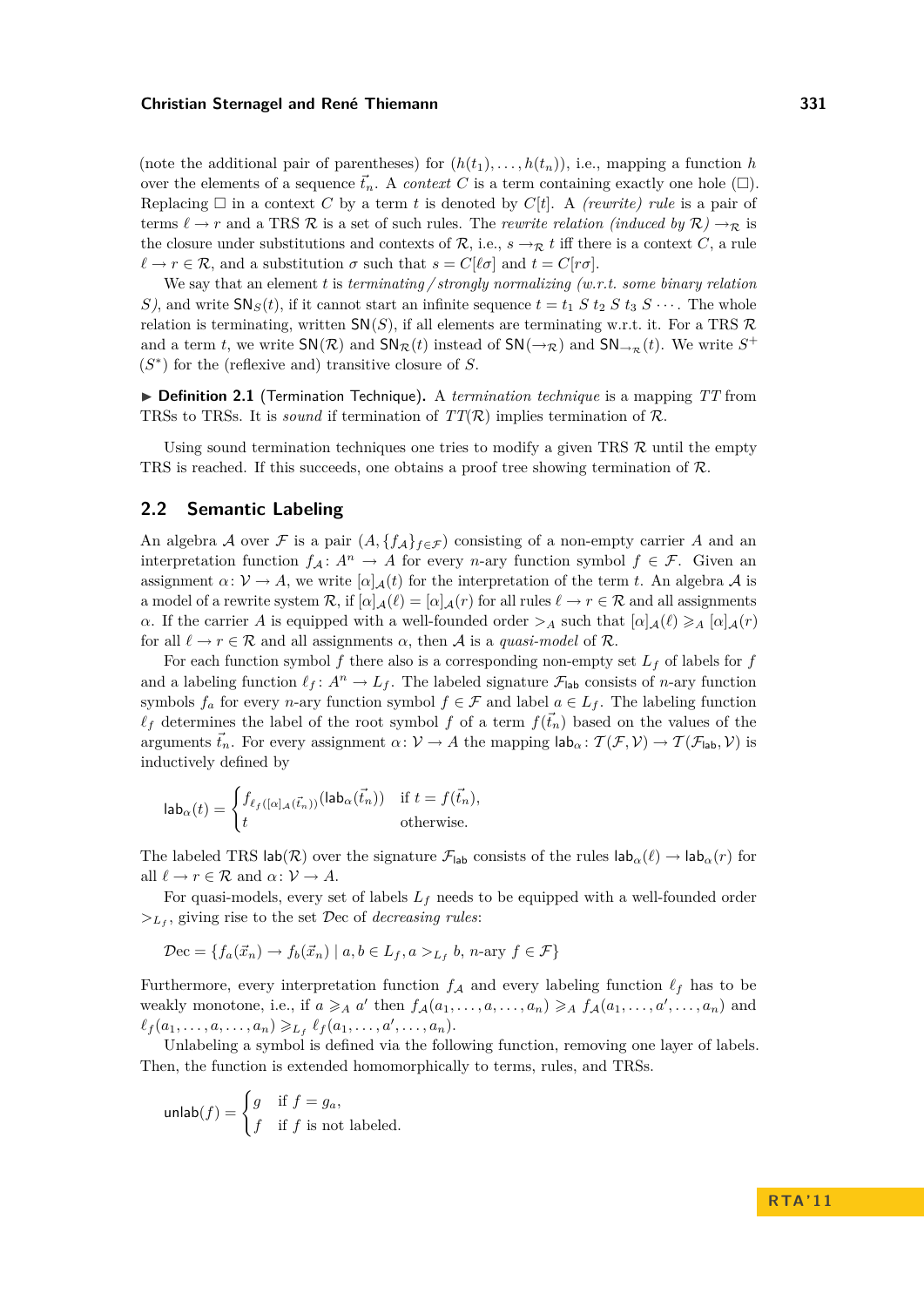In [\[19\]](#page-15-5), Zantema showed that labeled TRSs can simulate their unlabeled counterparts (corresponding to **[1](#page-3-1)** and **[2](#page-3-2)** in the following lemma; **[3](#page-3-3)** and **[4](#page-3-4)** are obvious).

- <span id="page-3-5"></span>**Lemma 2.2.** *Let*  $\mathcal{R}$  *be a TRS.A an algebra, and*  $\alpha$  *an arbitrary assignment.*
- <span id="page-3-1"></span>**1.** *If* A *is a model of* R *then*  $t \to \mathbb{R}$  *u implies*  $\textsf{lab}_{\alpha}(t) \to_{\textsf{lab}(\mathcal{R})} \textsf{lab}_{\alpha}(u)$ *.*
- <span id="page-3-2"></span>2. *If A is a quasi-model of*  $\mathcal R$  *then*  $t \to_{\mathcal R} u$  *implies*  $\textsf{lab}_{\alpha}(t) \to_{\textsf{lab}(\mathcal R) \cup \mathcal D \text{ec}}^{\textsf{L}} \textsf{lab}_{\alpha}(u)$ .
- <span id="page-3-3"></span>**3.**  $t \rightarrow_{\text{lab}(\mathcal{R})} u$  *implies* unlab $(t) \rightarrow_{\mathcal{R}}$  unlab $(u)$ .
- <span id="page-3-4"></span>**4.**  $t \rightarrow_{\text{Dec}} u \text{ implies } \text{unlab}(t) = \text{unlab}(u).$

From Lemma [2.2](#page-3-5) we obtain that R is terminating if and only if  $\text{lab}(\mathcal{R})$  (∪ Dec) is terminating when  $A$  is a (quasi-)model of  $R$ . Completeness is achieved by unlabeling all terms in a possible infinite rewrite sequence of the labeled TRS. Soundness is proved by transforming a presupposed infinite rewrite sequence in R into an infinite rewrite sequence in  $\mathsf{lab}(\mathcal{R})$  (∪ Dec). This is done by applying the labeling function  $\mathsf{lab}_\alpha(\cdot)$  (for an arbitrary assignment  $\alpha$ ) to all terms in the infinite rewrite sequence of  $R$ . Hence, semantic labeling is sound and complete for termination (using models and quasi-models, respectively).

## <span id="page-3-0"></span>**3 Modular Semantic Labeling and Unlabeling**

One problem with semantic labeling is that the labeled system is usually large. Hence, termination provers such as AProVE [\[10\]](#page-15-6), Jambox [\[5\]](#page-15-10), Torpa [\[20\]](#page-15-11), and TPA [\[13\]](#page-15-12) perform labeling, then try to simplify the resulting TRS by sound termination techniques, and afterwards *unlabel* the TRS again, to continue on a small system. This poses two challenges:

- **1.** If labeling was performed using a quasi-model, then the decreasing rules are added. However, unlabeling a decreasing rule  $f_a(\vec{x}_n) \to f_b(\vec{x}_n)$  leads to the nonterminating rule  $f(\vec{x}_n) \rightarrow f(\vec{x}_n)$ . Hence, one has to remove the decreasing rules before unlabeling.
- **2.** Between labeling and unlabeling, arbitrary (sound) termination techniques may be applied. However, for unlabeling we want to remove the decreasing rules that are determined by the corresponding labeling step. Hence, unlabeling is not a modular technique that only takes a TRS as input. Instead, it relies on context information, namely the decreasing rules that have been used in the corresponding labeling step (which may occur several steps upwards in the termination proof).

Solving the first challenge is technically easy: just remove the decreasing rules before unlabeling. The only question is, whether it is always sound to remove the decreasing rules.

To handle the second challenge, we propose an implicit definition of decreasing rules.

<span id="page-3-6"></span>▶ **Definition 3.1** (Decreasing rules of a TRS). We define the *decreasing rules of a TRS* R as  $\mathcal{D}(\mathcal{R}) = \{ \ell \to r \in \mathcal{R} \mid \text{unlab}(\ell) = \text{unlab}(r) \land \ell \neq r \}.$  We further define the *unlabeled version of a TRS* as  $U(\mathcal{R}) = \text{unlab}(\mathcal{R} \setminus \mathcal{D}(\mathcal{R})).$ 

The condition  $\ell \neq r$  ensures that a labeled variant of an original rule is never decreasing. For example, if  $f(\vec{x}_n) \to f(\vec{x}_n)$  is a rule (and hence the original TRS is not terminating), then each labeled variant has the form  $f_a(\vec{x}_n) \to f_a(\vec{x}_n)$  for some  $a \in L_f$ . If we would consider such a rule as decreasing, we could transform a nonterminating TRS into a terminating one, using labeling and unlabeling.

<span id="page-3-7"></span>**Example 12.** Let  $L_f$  and  $>L_f$  be given for each symbol f to determine Dec. Then  $\mathcal{D}(\mathcal{D}ec) = \mathcal{D}ec$ ,  $\mathcal{D}(lab(\mathcal{R})) = \varnothing$ ,  $\mathcal{D}(lab(\mathcal{R}) \cup \mathcal{D}ec) = \mathcal{D}ec$ , and  $\mathcal{U}(lab(\mathcal{R}) \cup \mathcal{D}ec) = \mathcal{R}$ .

Now it is easy to define a modular version of unlabeling which does not require external knowledge about what the decreasing rules are.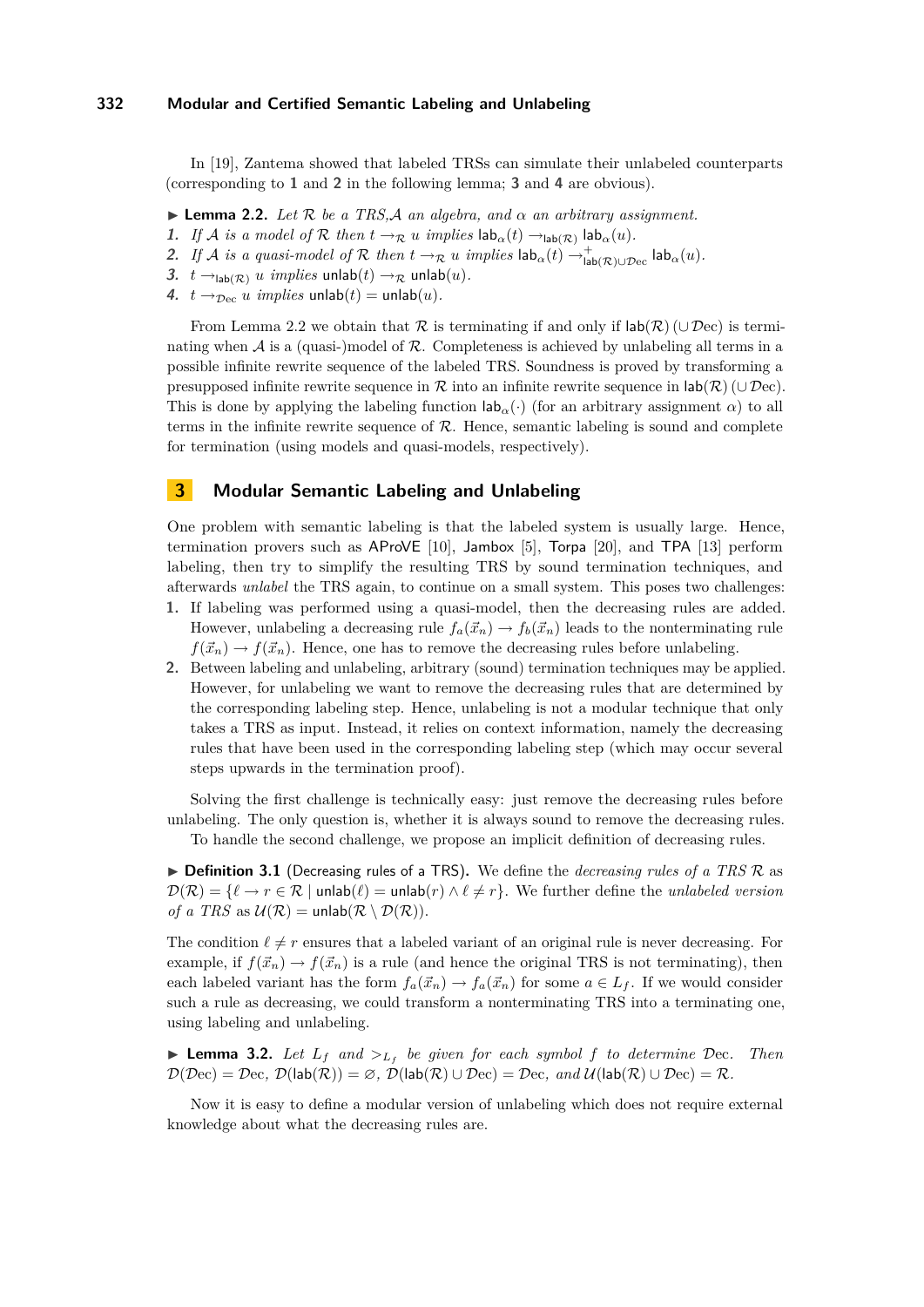I **Definition 3.3** (Unlabeling as modular termination technique)**.** The *unlabeling termination technique* replaces a TRS  $\mathcal{R}$  by  $\mathcal{U}(\mathcal{R})$ .

Hence, we solved the second challenge and made unlabeling into an independent technique which does not need any knowledge on the previous application of semantic labeling that introduced the decreasing rules. Thus, termination proofs can now use the following structure where no global information has to be passed around:

- **1.** Switch from  $\mathcal{R}$  to  $\mathsf{lab}(\mathcal{R})$  (  $\cup \mathcal{D}\text{ec}$ ).
- **2.** Modify  $\text{lab}(\mathcal{R})$  ( $\cup$   $\mathcal{D}$ ec) by sound termination techniques resulting in  $\mathcal{R}'$ .
- **3.** Unlabel  $\mathcal{R}'$  resulting in  $\mathcal{U}(\mathcal{R}')$ .

Although this approach is used in termination provers, it is unsound in general as not every sound termination technique may be used between labeling and unlabeling. This is illustrated by the following example.

<span id="page-4-1"></span>**Example 3.4.** We start with the nonterminating TRS  $\mathcal{R} = \{f(a) \rightarrow f(b), b \rightarrow a\}$ . Then, we apply semantic labeling using the algebra  $A$  with  $A = \{0, 1\}$ , interpretations  $f_A(x) = 0$ ,  $a_{\mathcal{A}} = 0$ ,  $b_{\mathcal{A}} = 1$ ,  $L_f = A$ ,  $\ell_f(x) = x$ , and the standard order on the naturals. Note that A is a quasi-model of R. The resulting labeled TRS is  $\text{lab}(\mathcal{R}) \cup \mathcal{D}ec = \{f_0(a) \rightarrow$  $f_1(b), b \to a, f_1(x) \to f_0(x)$ . It is sound to replace  $\text{lab}(\mathcal{R}) \cup \mathcal{D}$ ec by the (nonterminating) TRS  $\mathcal{R}' = \{f_1(x) \to f_0(x), f_0(x) \to f_1(x)\}\$ . However, unlabeling  $\mathcal{R}'$  yields  $\mathcal{U}(\mathcal{R}') = \emptyset$  as both rules in  $\mathcal{R}'$  are decreasing according to Definition [3.1.](#page-3-6) Hence, some of the performed deductions were not sound. Since semantic labeling and the switch from  $\text{lab}(\mathcal{R}) \cup \mathcal{D}$ ec to  $\mathcal{R}'$ are sound, we obtain that unlabeling via  $\mathcal U$  is unsound.

The problematic step when unlabeling, i.e., when switching from  $\mathcal R$  to  $\mathcal U(\mathcal R) = \text{unlab}(\mathcal R)$  $\mathcal{D}(\mathcal{R})$ , is the removal of the decreasing rules. If the decreasing rules are the only source of nontermination, then this removal is unsound. However, the decreasing rules Dec that are obtained from semantic labeling are always terminating. Thus, after labeling we have to prove termination of the labeled system including the decreasing rules, but we may assume that the decreasing rules are terminating. If we know that the decreasing rules are terminating, then unlabeling by  $U$  is sound. We obtain the following structure of termination proofs:

- **1.** Initially we have to prove  $\mathsf{SN}(\mathcal{R})$ .
- **2.** After labeling, we have to prove  $SN(\mathcal{D}(\mathcal{R}')) \Longrightarrow SN(\mathcal{R}')$  for  $\mathcal{R}' = \text{lab}(\mathcal{R}) \cup \mathcal{D}$ ec.
- **3.** Then, we modify  $\mathcal{R}'$  to  $\mathcal{R}''$  with  $SN(\mathcal{D}(\mathcal{R}'')) \Longrightarrow SN(\mathcal{R}'')$  implies  $SN(\mathcal{D}(\mathcal{R}')) \Longrightarrow SN(\mathcal{R}'.$
- **4.** Finally, we unlabel  $\mathcal{R}''$  resulting in  $\mathcal{U}(\mathcal{R}'')$  and have to prove  $\mathsf{SN}(\mathcal{U}(\mathcal{R}''))$ .

This approach works fine for termination proofs where semantic labeling is not nested. However, we are aware of termination proofs where labeling is applied in a nested way.

<span id="page-4-2"></span>► Example 3.5. Consider the TRS Gebhardt\_06/16 from the TPDB. During the 2008 termination competition, Jambox proved termination of this TRS, applying the following steps: labeling - labeling - labeling - polynomial order - unlabeling - four applications of polynomial orders - unlabeling - unlabeling.<sup>3</sup>

To support this kind of proof we define the following variant of strong normalization.

<span id="page-4-0"></span> $\triangleright$  **Definition 3.6.** An *extended termination problem* is a pair  $(\mathcal{R}, n)$  consisting of a TRS  $\mathcal{R}$ and a number  $n \in \mathbb{N}$ . An extended problem  $(\mathcal{R}, n)$  is *strongly normalizing*  $(SN(\mathcal{R}, n))$  iff

$$
(\forall m < n. \mathsf{SN}(\mathcal{D}(\mathcal{U}^m(\mathcal{R})))) \implies \mathsf{SN}(\mathcal{R}).
$$

 $3$  See <http://termcomp.uibk.ac.at/termcomp/competition/resultDetail.seam?resultId=27220>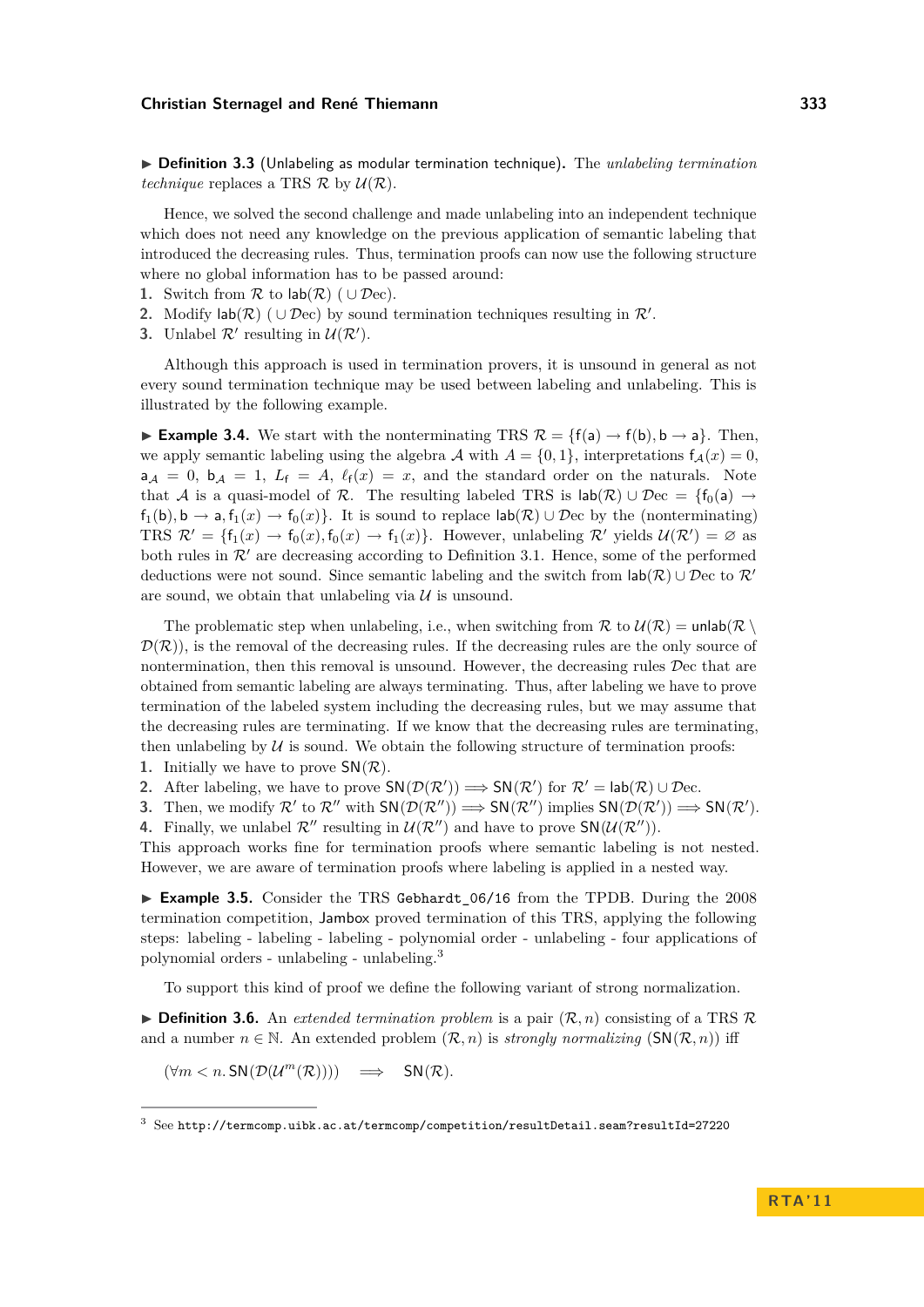An *extended termination technique* is a mapping *xTT* from extended termination problems to extended termination problems. It is *sound* iff  $SN(xTT(\mathcal{R}, n))$  implies  $SN(\mathcal{R}, n)$ .

The number *n* in an extended termination problem  $(\mathcal{R}, n)$  describes how often we can assume that the decreasing rules are terminating, and hence, it tells us how often we can delete the decreasing rules during unlabeling. The following lemma provides the link between both variants of strong normalization.

<span id="page-5-1"></span><span id="page-5-0"></span> $\blacktriangleright$  **Lemma 3.7.** 1.  $SN(\mathcal{R})$  *iff*  $SN(\mathcal{R}, 0)$ *.* **2.** *If* SN(R) *then* SN(R*, n*)*.*

▶ Lemma 3.8 (Extended Unlabeling). *Extended unlabeling is sound where* 

 $\mathcal{U}(\mathcal{R}, n) = \begin{cases} (\mathcal{U}(\mathcal{R}), n-1) & \text{if } n > 0, \end{cases}$  $(\textsf{unlab}(\mathcal{R}), 0)$  *otherwise.* 

**Proof.** We only consider the interesting case where  $n > 0$ . So, we have to show  $\mathsf{SN}(\mathcal{R}, n)$ under the first assumption  $SN(\mathcal{U}(\mathcal{R}), n-1)$ . To prove  $SN(\mathcal{R}, n)$ , we have to prove  $SN(\mathcal{R})$ under the second assumption  $\forall m < n$ .  $\text{SN}(\mathcal{D}(\mathcal{U}^m(\mathcal{R})))$ . Since  $n > 0$  we can choose  $m = 0$ and obtain  $SN(\mathcal{D}(\mathcal{R}))$ .

To show  $\mathsf{SN}(\mathcal{R})$  we assume that there is an infinite  $\rightarrow_{\mathcal{R}}$ -derivation  $t_1 \rightarrow_{\mathcal{R}} t_2 \rightarrow_{\mathcal{R}} \cdots$ and obtain a contradiction. The infinite derivation is also an infinite  $\rightarrow_{\mathcal{R}\setminus\mathcal{D}(\mathcal{R})}\cup\rightarrow_{\mathcal{D}(\mathcal{R})}$ derivation. Since  $\mathcal{D}(\mathcal{R})$  is terminating, we know that there are infinitely many *i* with  $t_i{\to}_{{\mathcal R}\setminus {\mathcal D}({\mathcal R})} t_{i+1}.$  Hence unlab $(t_i)\to_{\mathcal U({\mathcal R})}$  unlab $(t_{i+1})$  for all these  $i$  as  $\mathcal U({\mathcal R})=$  unlab $({\mathcal R}\setminus {\mathcal D}({\mathcal R})).$ Moreover, for all *i* where  $t_i \to_{\mathcal{D}(\mathcal{R})} t_{i+1}$ , we know that  $\text{unlab}(t_i) \to_{\text{unlab}(\mathcal{D}(\mathcal{R}))} \text{unlab}(t_{i+1})$ and hence,  $\text{unlab}(t_i) = \text{unlab}(t_{i+1})$  since every rule in  $\text{unlab}(\mathcal{D}(\mathcal{R}))$  has the same left- and right-hand side. Thus, we have constructed an infinite derivation for  $\mathcal{U}(\mathcal{R})$  proving that  $\mathsf{SN}(\mathcal{U}(\mathcal{R}))$  does not hold. Together with the assumption  $\mathsf{SN}(\mathcal{U}(\mathcal{R}), n-1)$ , we obtain that  $\forall m < n - 1$ . SN( $\mathcal{D}(\mathcal{U}^m(\mathcal{U}(\mathcal{R}))))$  does not hold (by Definition [3.6\)](#page-4-0). Hence, there is some  $m < n - 1$  such that  $\mathsf{SN}(\mathcal{D}(\mathcal{U}^{m+1}(\mathcal{R})))$  does not hold. Now, using the second assumption and  $m + 1 < n$  we obtain  $\mathsf{SN}(\mathcal{D}(\mathcal{U}^{m+1}(\mathcal{R})))$ , providing the required contradiction.

<span id="page-5-2"></span>▶ Lemma 3.9 (Extended Semantic Labeling). Semantic labeling is sound as extended termi*nation technique: Whenever we can switch from* R *to* lab(R) ( ∪ Dec) *via semantic labeling, then it is sound to switch from*  $(\mathcal{R}, n)$  *to*  $(\text{lab}(\mathcal{R}) \cup \mathcal{D}ec), n + 1)$ *.* 

**Proof.** Note that models are just a special case of quasi-models as already observed in [\[19\]](#page-15-5). Hence, we only consider quasi-models in the proof. So, assuming  $\mathsf{SN}(\mathsf{lab}(\mathcal{R}) \cup \mathcal{D}\mathsf{ec}, n+1)$ we have to prove  $\mathsf{SN}(\mathcal{R}, n)$ . To show the latter, we may assume  $\forall m < n$ .  $\mathsf{SN}(\mathcal{D}(\mathcal{U}^m(\mathcal{R})))$ and have to prove  $SN(\mathcal{R})$ . We do so by assuming that there is an infinite  $\mathcal{R}$ -derivation  $t_1 \rightarrow_{\mathcal{R}} t_2 \rightarrow_{\mathcal{R}} \cdots$  and deriving a contradiction. As we have a quasi-model we know that  $\mathsf{lab}_\alpha(t_1) \to_{\mathsf{lab}(\mathcal{R}) \cup \mathcal{D}\text{ec}}^+$  lab $_\alpha(t_2) \to_{\mathsf{lab}(\mathcal{R}) \cup \mathcal{D}\text{ec}}^+$  · · · is an infinite  $\mathsf{lab}(\mathcal{R}) \cup \mathcal{D}\text{ec-derivation}$ , showing that  $\mathsf{SN}(\mathsf{lab}(\mathcal{R}) \cup \mathcal{D}\mathsf{ec})$  does not hold. By the conditions of semantic labeling, we further know  $\mathsf{SN}(\mathcal{D}\text{ec})$ . Using  $\mathsf{SN}(\mathsf{lab}(\mathcal{R}) \cup \mathcal{D}\text{ec}, n+1)$  we conclude that  $\forall m \leq n+1$ 1.  $\mathsf{SN}(\mathcal{D}(\mathcal{U}^m(\mathsf{lab}(\mathcal{R})\cup \mathcal{D}\mathrm{ec})))$  does not hold. Hence there is some  $m < n+1$  such that  $\mathsf{SN}(\mathcal{D}(\mathcal{U}^m(\mathsf{lab}(\mathcal{R})\cup\mathcal{D}\mathrm{ec})))$  does not hold. If  $m=0$  then by Lemma [3.2](#page-3-7) we know that  $\mathcal{D}(\mathcal{U}^m(\textsf{lab}(\mathcal{R}) \cup \mathcal{D}\text{ec})) = \mathcal{D}(\textsf{lab}(\mathcal{R}) \cup \mathcal{D}\text{ec}) = \mathcal{D}\text{ec}$ , and thus  $\mathsf{SN}(\mathcal{D}\text{ec})$  does not hold, a contradiction. Otherwise,  $m = m' + 1$  for some  $m'$  where  $m' < n$ . Together with  $\forall m \leq n$ . SN( $\mathcal{D}(\mathcal{U}^m(\mathcal{R})))$ , we obtain SN( $\mathcal{D}(\mathcal{U}^{m'}(\mathcal{R})))$ . On the other hand, we know that  $\mathsf{SN}(\mathcal{D}(\mathcal{U}^{m'+1}(\mathsf{lab}(\mathcal{R})\cup\mathcal{D}\mathrm{ec})))$  does not hold. This again leads to a contradiction since  $\mathcal{D}(\mathcal{U}^{m'+1}(\textsf{lab}(\mathcal{R}) \cup \mathcal{D}\textup{ec})) = \mathcal{D}(\mathcal{U}^{m'}(\mathcal{U}(\textsf{lab}(\mathcal{R}) \cup \mathcal{D}\textup{ec}))) = \mathcal{D}(\mathcal{U}^{m'}(\mathcal{R}))$  by Lemma [3.2.](#page-3-7)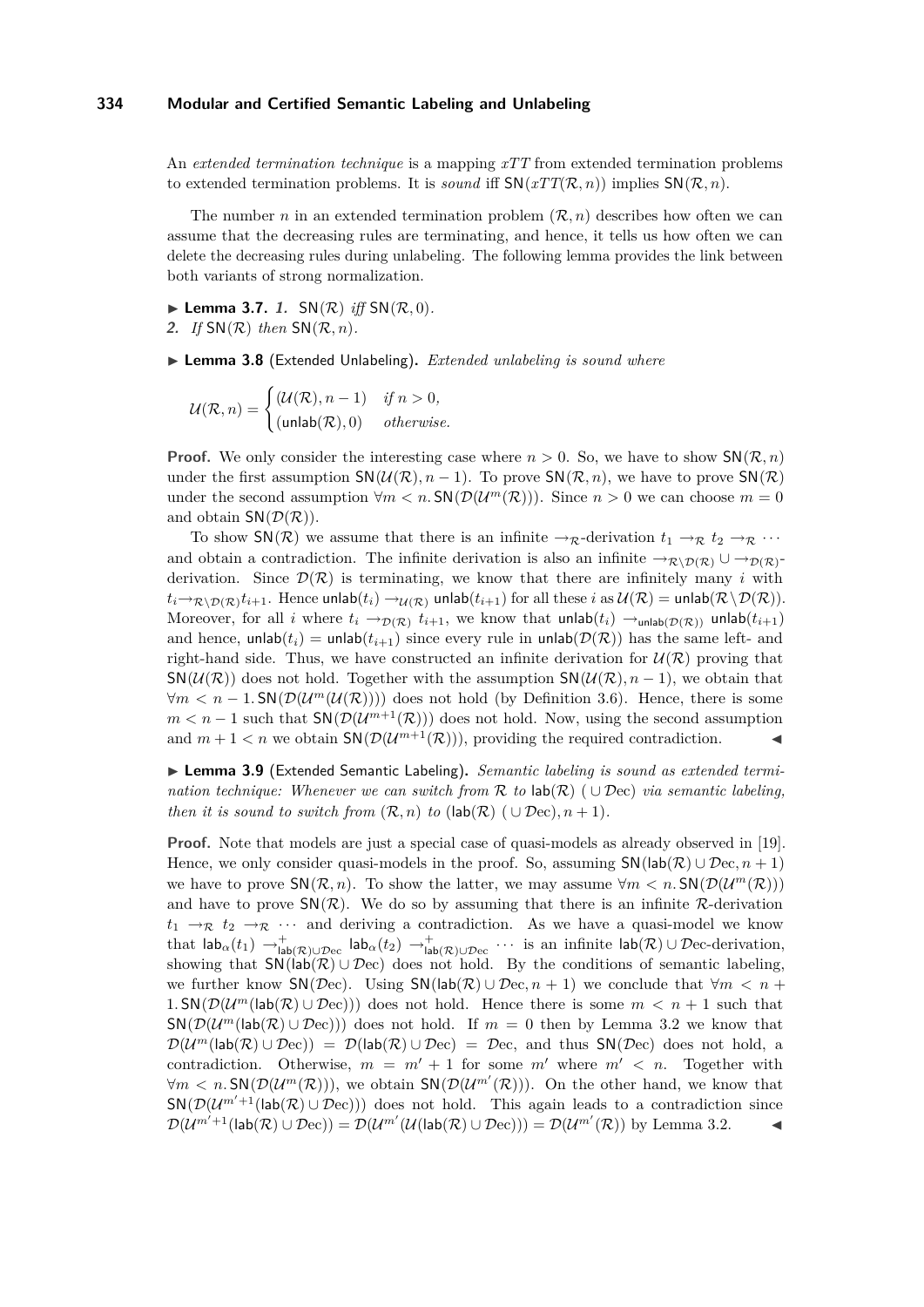The previous two lemmas show that labeling and unlabeling can be performed as independent techniques on extended termination problems.

The question remains how to integrate other existing termination techniques, i.e., which techniques may be applied between labeling and unlabeling. Here, we consider two variants.

 $\triangleright$  **Definition 3.10** (Lift). Let *TT* be some termination technique. Then lift(*TT*) and lift<sub>0</sub>(*TT*) are extended termination techniques where lift(*TT*)( $\mathcal{R}, n$ ) = (*TT*( $\mathcal{R}$ )*, n*) and  $\text{lift}_0(TT)(\mathcal{R}, n) = (TT(\mathcal{R}), 0).$ 

In principle lift(*TT*) is preferable, since it does not change *n*, allowing to remove the decreasing rules when unlabeling (which is not possible using lift<sub>0</sub>( $TT$ )). However, in general the fact that  $TT$  is sound does not imply that lift $(TT)$  is sound. This can easily be seen by reusing Example [3.4](#page-4-1) where the extended termination problem  $(\mathcal{R}, 0)$  is transformed to  $(lab(\mathcal{R}) \cup \mathcal{D}ec, 1)$  by semantic labeling, then to  $(\mathcal{R}', 1)$  using lift(*TT*) for the unnamed sound termination technique *TT* in Example [3.4,](#page-4-1) and then to  $(\emptyset, 0)$  by unlabeling. Since this establishes a complete termination proof for the nonterminating TRS  $\mathcal{R}$ , and since labeling and unlabeling are sound, we know that lift(*TT*) is unsound.

Since we cannot always use lift(*TT*), we give three different approaches to use termination techniques as extended termination techniques (in order of preference):

- **1.** Identify a (hopefully large) class of termination techniques *TT* for which soundness of *TT* implies soundness of lift(*TT*).
- **2.** Perform a direct proof that lift(*TT*) is sound as extended termination technique.
- <span id="page-6-0"></span>**3.** Use lift<sub>0</sub>( $TT$ ) for any sound termination technique  $TT$ .

We first prove soundness of approach **[3](#page-6-0)**.

 $\blacktriangleright$  **Lemma 3.11.** *If TT is sound then* lift<sub>0</sub>(*TT*) *is sound.* 

**Proof.** We have to prove that  $SN(TT(\mathcal{R}), 0)$  implies  $SN(\mathcal{R}, n)$ . So, assume  $SN(TT(\mathcal{R}), 0)$ . Hence,  $SN(TT(\mathcal{R}))$  using Lemma [3.7\(](#page-0-0)[1](#page-5-0)). As TT is sound, we conclude  $SN(\mathcal{R})$  and this implies  $SN(\mathcal{R}, n)$  by Lemma [3.7\(](#page-0-0)[2](#page-5-1)).

We start to prove soundness of lift(*TT*) for some sound termination technique *TT* in order to detect where the problem is. To prove soundness, we have to show that  $SN(TT(\mathcal{R}), n)$ implies  $\mathsf{SN}(\mathcal{R}, n)$ . Thus, assume  $\mathsf{SN}(TT(\mathcal{R}), n)$ . To prove  $\mathsf{SN}(\mathcal{R}, n)$  we may assume that  $\forall m \leq n$ . SN( $\mathcal{D}(\mathcal{U}^m(\mathcal{R}))$ ) and have to prove SN( $\mathcal{R}$ ). Since TT is sound, it suffices to prove  $\mathsf{SN}(TT(\mathcal{R}))$ . To this end, it suffices to show  $\forall m < n$ .  $\mathsf{SN}(D(\mathcal{U}^m(TT(\mathcal{R}))))$  by using  $SN(TT(\mathcal{R}), n)$ . Hence, the only missing step is to conclude

<span id="page-6-1"></span> $SN(\mathcal{D}(\mathcal{U}^m(\mathcal{R}))) \implies SN(\mathcal{D}(\mathcal{U}^m(TT(\mathcal{R}))))$ . (\*)

<span id="page-6-2"></span> $\blacktriangleright$  **Lemma 3.12.** *If TT is sound and if*  $(\star)$  *is satisfied for all m, then* lift(*TT*) *is sound.* 

A sufficient condition to ensure ( $\star$ ) is to demand that  $TT(\mathcal{R}) \subseteq \mathcal{R}$  as unlab,  $\mathcal{D}$ , and  $\mathcal{U}$ are monotone w.r.t. set inclusion. Hence, all techniques that remove rules like rule removal via reduction pairs, or (RFC) matchbounds [\[7,](#page-15-13) [14\]](#page-15-14) can safely be used between labeling and unlabeling. However, this excludes techniques like the flat context closure which is required for root-labeling.

**Definition 3.13** (Root-Labeling). Let R be a TRS over the signature F. Let  $\mathcal{A}_\mathcal{F}$  be an algebra with carrier F. Moreover, for every *n*-ary  $f \in \mathcal{F}$ , we fix the interpretation function  $f_{\mathcal{A}_{\mathcal{F}}}(\vec{x}_n) = f$ , the set of labels  $L_f = \mathcal{F}^n$ , and the labeling function  $\ell_f(\vec{x}_n) = (\vec{x}_n)$ .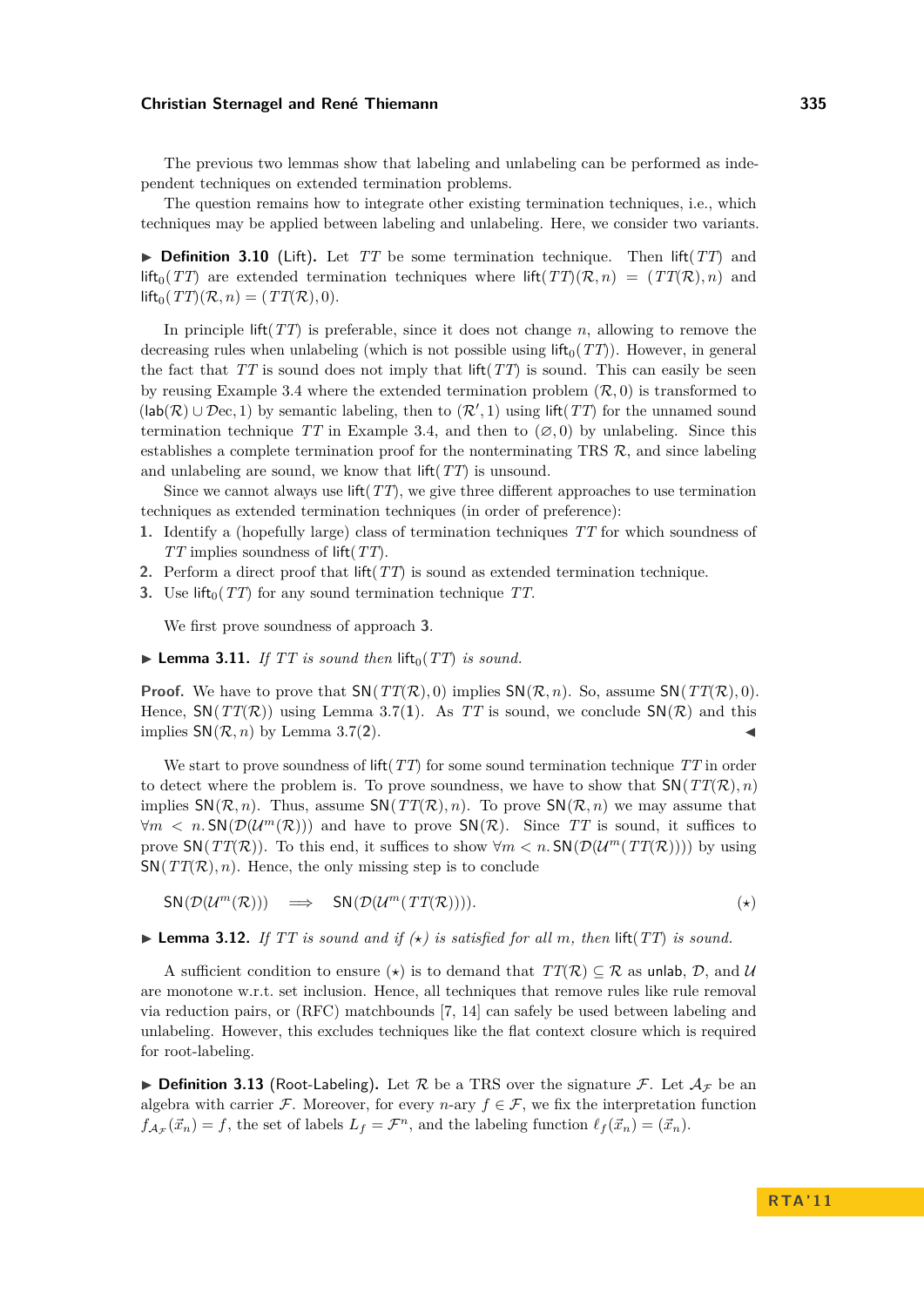Note that root-labeling is just a specific instantiation of general semantic labeling with models. Hence, it is sound whenever  $\mathcal{A}_{\mathcal{F}}$  is a model of R. However, in general  $\mathcal{A}_{\mathcal{F}}$  does not constitute a model of  $\mathcal R$ . Hence, a transformation technique was introduced that modifies  $\mathcal R$ in a way that  $A_{\mathcal{F}}$  always is a model of the result: the *closure under flat contexts*.

I **Definition 3.14** (Flat Context Closure)**.** For an *n*-ary symbol *f*, the *flat context for the i-th argument* is  $\mathcal{FC}^{i}(f) = f(x_1, \ldots, x_{i-1}, \Box, x_{i+1}, \ldots, x_n)$ , where all the  $x_j$  are fresh variables. The set of *flat contexts over*  $\mathcal F$  is defined by  $\mathcal{FC}(\mathcal F) = {\{\mathcal{FC}^i(f) \mid n\text{-ary } f \in \mathcal F, 1 \leqslant i \leqslant n\}}.$ The *closure under flat contexts of a TRS R w.r.t. the signature*  $\mathcal F$  is given by

$$
\mathcal{FC}_{\mathcal{F}}(\mathcal{R}) = \{ C[\ell] \to C[r] \mid C \in \mathcal{FC}(\mathcal{F}), \ell \to r \in \mathcal{R}_{a} \} \cup (\mathcal{R} \setminus \mathcal{R}_{a})
$$

where  $\mathcal{R}_{a}$  denotes those rules of  $\mathcal{R}$ , for which the root of the left-hand side and the root of the right-hand side differ.

Since Jambox applies root-labeling recursively (the labeling in Example [3.5](#page-4-2) is rootlabeling), we definitely would like to aim at a larger class of termination techniques than those which satisfy  $TT(\mathcal{R}) \subseteq \mathcal{R}$ . A natural extension would be to use the weaker condition  $\rightarrow_{TT(\mathcal{R})} \subseteq \rightarrow_{\mathcal{R}}$ . Then, also root-labeling together with the closure under flat contexts would be supported. Unfortunately,  $\rightarrow_{TT(\mathcal{R})} \subseteq \rightarrow_{\mathcal{R}}$  does not imply  $\rightarrow_{\mathcal{D}(\mathcal{U}^m(TT(\mathcal{R})))} \subseteq \rightarrow_{\mathcal{D}(\mathcal{U}^m(\mathcal{R}))}$ and thus, does not imply  $(\star)$ . Moreover, in the following example we show that even if  $TT$  is sound and  $\rightarrow_{TT(\mathcal{R})} \subseteq \rightarrow_{\mathcal{R}}$  then soundness of lift(*TT*) cannot be guaranteed.

► **Example 3.15.** Consider the TRS  $\mathcal{R} = \{f_1(x) \to f_0(a), f_0(x) \to f_1(x)\}\.$  Let *TT* be the termination technique that replaces  $\mathcal{R}$  by  $\mathcal{R}' = \{f_1(a) \to f_0(a), f_0(x) \to f_1(x)\}\.$  Then, TT is sound as  $\mathcal{R}'$  is not terminating. Moreover,  $\rightarrow_{\mathcal{R}'} \subseteq \rightarrow_{\mathcal{R}}$ . Nevertheless, lift(*TT*) is unsound, since it would replace  $(R, 1)$  by  $(R', 1)$ . That this replacement is unsound can be seen as follows:  $\mathsf{SN}(\mathcal{R},1)$  does not hold since  $\mathcal R$  is not terminating but the decreasing rules of  $\mathcal R$  (i.e.,  $\mathcal{D}(\mathcal{R}) = \{f_0(x) \to f_1(x)\}\)$  are terminating. However,  $\mathsf{SN}(\mathcal{R}', 1)$  is satisfied as  $\mathcal{D}(\mathcal{R}') = \mathcal{R}'$ and hence termination of  $\mathcal{D}(\mathcal{R}')$  implies termination of  $\mathcal{R}'$ .

We have seen that requiring  $TT(\mathcal{R}) \subseteq \mathcal{R}$  is too restrictive to allow root-labeling. But only requiring  $\rightarrow_{TT(\mathcal{R})} \subseteq \rightarrow_{\mathcal{R}}$  is unsound. However, there is another condition which is weaker than set inclusion, implies soundness, *and* allows the application of flat context closures.

**► Definition 3.16.** The *context subset relation*  $\subseteq_c$  is defined as

 $\mathcal{R} \subseteq_c \mathcal{S}$  iff  $\forall \ell \to r \in \mathcal{R}$ .  $\exists C, \ell' \to r' \in \mathcal{S}$ .  $\ell = C[\ell'] \wedge r = C[r']$ .

- I **Lemma 3.17. 1.** R ⊆ S *implies* R ⊆*<sup>c</sup>* S
- <span id="page-7-1"></span>2.  $\mathcal{R} \subseteq_c \mathcal{S}$  *implies*  $\rightarrow_{\mathcal{R}} \subseteq \rightarrow_{\mathcal{S}}$
- <span id="page-7-0"></span>**3.**  $\mathcal{R} \subseteq_c \mathcal{S}$  *implies*  $\mathcal{D}(\mathcal{R}) \subseteq_c \mathcal{D}(\mathcal{S})$  *and*  $\mathcal{U}(\mathcal{R}) \subseteq_c \mathcal{U}(\mathcal{S})$
- <span id="page-7-2"></span>**4.** *If*  $TT$  *is sound and* ∀R.  $TT(R) \subseteq_c R$  *then* lift( $TT$ *) is sound*

**Proof. 1.** To show  $\mathcal{R} \subseteq_c \mathcal{S}$ , let  $\ell \to r \in \mathcal{R}$ . Using  $\mathcal{R} \subseteq \mathcal{S}$  we know that  $\ell \to r \in \mathcal{S}$ . Hence,  $\exists C, \ell' \to r' \in \mathcal{S}.\ell = C[\ell'] \land r = C[r']$  by choosing  $C = \square$  and  $\ell' \to r' = \ell \to r$ .

- **2.** Assume  $t = D[\ell \sigma] \rightarrow \mathbb{R}$   $D[r\sigma] = s$  using some rule  $\ell \rightarrow r \in \mathbb{R}$ . As  $\mathcal{R} \subseteq_c \mathcal{S}$ , we obtain *C* and  $\ell' \to r' \in S$  such that  $\ell = C[\ell']$  and  $r = C[r']$ . Hence,  $t = D[\ell \sigma] = D[C[\ell'] \sigma] =$  $D[C\sigma[\ell'\sigma]] \rightarrow_S D[C\sigma[r'\sigma]] = D[C[r']\sigma] = D[r\sigma] = s.$
- **3.** We first show  $\mathcal{D}(\mathcal{R}) \subseteq_c \mathcal{D}(\mathcal{S})$ . So, let  $\ell \to r \in \mathcal{D}(\mathcal{R})$ . Hence,  $\ell \to r \in \mathcal{R}$ , unlab $(\ell)$  = unlab(*r*) and  $\ell \neq r$ . Using  $\mathcal{R} \subseteq_c \mathcal{S}$  we obtain *C* and  $\ell' \to r' \in \mathcal{S}$  such that  $\ell = C[\ell']$  and  $r =$  $C[r']$ . Thus, unlab $(C)$ [unlab $(\ell')$ ] = unlab $(C[\ell'])$  = unlab $(\ell)$  = unlab $(r)$  = unlab $(C[r'])$  =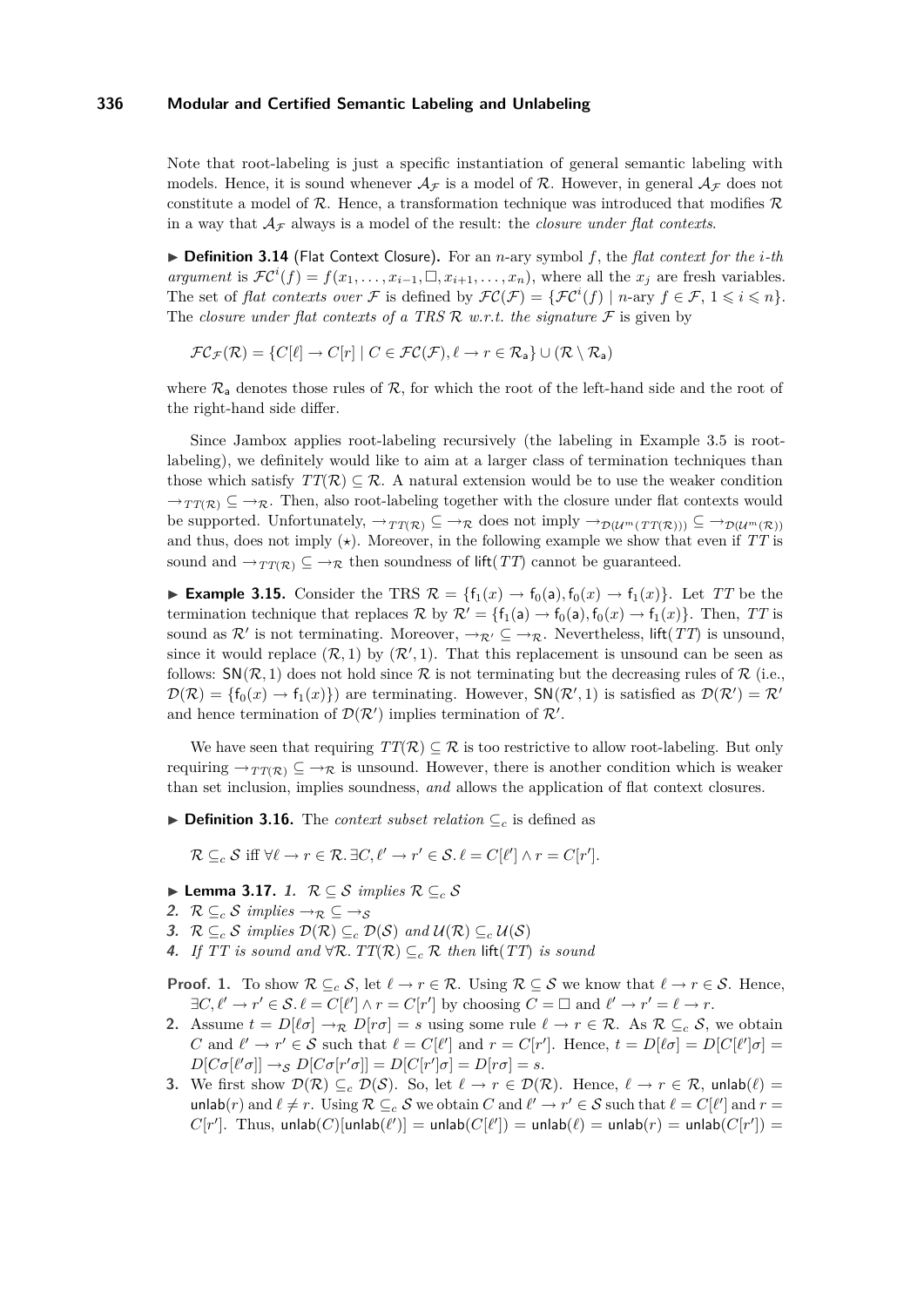$\text{unlab}(C)[\text{unlab}(r')]$  shows that  $\text{unlab}(\ell') = \text{unlab}(r')$ . Similarly,  $C[\ell'] = \ell \neq r = C[r']$ implies  $\ell' \neq r'$ . So,  $\ell' \to r' \in \mathcal{D}(\mathcal{S})$  and thus,  $\exists C, \ell' \to r' \in \mathcal{D}(\mathcal{S})$ .  $\ell = C[\ell'] \land r = C[r']$ . Now let us show  $\mathcal{U}(\mathcal{R}) = \text{unlab}(\mathcal{R} \setminus \mathcal{D}(\mathcal{R})) \subseteq_c \text{unlab}(\mathcal{S} \setminus \mathcal{D}(\mathcal{S})) = \mathcal{U}(\mathcal{S})$ . This property is the crucial part, since potentially we remove less rules from  $R$  than from  $S$ . Assume unlab $(\ell) \rightarrow$ unlab(*r*) ∈  $U(\mathcal{R})$ , i.e.,  $\ell \to r \in \mathcal{R}$  and unlab( $\ell$ )  $\neq$  unlab(*r*)  $\lor$   $\ell = r$ . As  $\mathcal{R} \subseteq_c \mathcal{S}$  we obtain *C* and  $\ell' \to r' \in S$  such that  $\ell = C[\ell']$  and  $r = C[r']$ . Hence, unlab $(\ell) = \text{unlab}(C[\ell']) =$  $\text{unlab}(C)$ [unlab $(\ell')$ ] and  $\text{unlab}(r) = \text{unlab}(C[r']) = \text{unlab}(C)$ [unlab $(r')$ ]. Thus, we can  $\text{simplicity unlab}(\ell) \neq \text{unlab}(r) \lor \ell = r \text{ to unlab}(C)[\text{unlab}(\ell')] \neq \text{unlab}(C)[\text{unlab}(r')] \lor C[\ell'] = 0$  $C[r']$  and further to unlab $(\ell') \neq$  unlab $(r') \vee \ell' = r'$ . Using  $\ell' \to r' \in S$  this shows that  $\ell' \to r' \in S \setminus \mathcal{D}(S)$  and thus, unlab $(\ell') \to \text{unlab}(r') \in \mathcal{U}(S)$ . By choosing the context unlab(*C*) and the rule unlab( $\ell'$ ) → unlab( $r'$ ) we have finally shown that  $\exists C, \ell' \rightarrow r' \in$  $\mathcal{U}(\mathcal{S})$ . unlab $(\ell) = C[\ell'] \wedge \mathsf{unlab}(r) = C[r']$ .

- **4.** By Lemma [3.12](#page-6-2) we only have to prove  $(\star)$ . Using  $TT(\mathcal{R}) \subseteq_c \mathcal{R}$  and **[3](#page-7-0)** one can show that  $\mathcal{U}^m(TT(\mathcal{R})) \subseteq_c \mathcal{U}^m(\mathcal{R})$  by induction on *m*. Using [3](#page-7-0) again, we conclude  $\mathcal{D}(\mathcal{U}^m(TT(\mathcal{R})))$  $\subseteq_c \mathcal{D}(\mathcal{U}^m(\mathcal{R}))$  and thus,  $\rightarrow_{\mathcal{D}(\mathcal{U}^m(T(\mathcal{R})))} \subseteq \rightarrow_{\mathcal{D}(\mathcal{U}^m(\mathcal{R}))}$  by [2](#page-7-1). Then  $(\star)$  immediately follows.  $\triangleleft$
- $\triangleright$  **Corollary 3.18.** Let R be a TRS over the signature F. Then lift( $FC_{\mathcal{F}}$ ) is sound.

**Proof.** It was shown in [\[16\]](#page-15-15) that  $FC_F$  is sound for TRSs. Furthermore,  $FC_F(\mathcal{R}) \subseteq_c \mathcal{R}$  by definition of  $\mathcal{FC}(\mathcal{F})$  and thus, by Lemma [3.17\(](#page-0-0)[4](#page-7-2)), lift( $\mathcal{FC}_{\mathcal{F}}$ ) is sound, too.

Note that several termination techniques *TT* satisfy  $TT(\mathcal{R}) \subseteq_c \mathcal{R}$  and hence, can be used between labeling and unlabeling. However, there are still some techniques which do not satisfy this requirement. Examples would be string reversal and uncurrying [\[11\]](#page-15-16).

Of course, it is possible to use lift<sub>0</sub> $(TT)$ , however, for string reversal also a direct soundness proof can be performed to show that lifting string reversal is sound.

 $\triangleright$  **Theorem 3.19.** Let TT be the technique of string reversal where  $TT(\mathcal{R}) = \text{rev}(\mathcal{R})$ , if R is *a string rewrite system, and*  $TT(\mathcal{R}) = \mathcal{R}$ , *otherwise. Then* lift(*TT*) *is sound.* 

**Proof.** By Lemma [3.12](#page-6-2) we just have to prove  $(\star)$ , i.e., we have to show for all m that  $\mathsf{SN}(\mathcal{D}(\mathcal{U}^m(\mathcal{R})))$  implies  $\mathsf{SN}(\mathcal{D}(\mathcal{U}^m(\mathsf{rev}(\mathcal{R}))))$ . To this end, we have proven that reversing can be commuted with both  $\mathcal D$  and  $\mathcal U: \text{rev}(\mathcal D(\mathcal R)) = \mathcal D(\text{rev}(\mathcal R))$  and  $\text{rev}(\mathcal U(\mathcal R)) = \mathcal U(\text{rev}(\mathcal R)).$ Hence,  $rev(\mathcal{D}(\mathcal{U}^m(\mathcal{R}))) = \mathcal{D}(\mathcal{U}^m(rev(\mathcal{R})))$ . This completes the proof: since string reversal is complete, we know that termination of  $\mathcal{D}(\mathcal{U}^m(\mathcal{R}))$  implies termination of  $rev(\mathcal{D}(\mathcal{U}^m(\mathcal{R})))$ and therefore, also of  $\mathcal{D}(\mathcal{U}^m(\text{rev}(\mathcal{R})))$ .

To summarize, we can now certify termination proofs where labeling and unlabeling are modular techniques (and hence, can be applied recursively), and where all supported techniques of CeTA (except uncurrying) can be used between labeling and unlabeling.

An easy alternative to our extended termination techniques would be the use of relative rewriting. The obvious idea is to add the decreasing rules as relative rules when performing semantic labeling. In this way, unlabeling would directly be modular and sound, since one can always remove relative rules where both sides of the rule are identical. This alternative is used in the independent and unpublished formalization of semantic labeling in the CoLoR library. The main problem with this alternative is that some techniques like RFC matchbounds can be used in our framework, but not in combination with relative rewriting in general (during the termination competition in 2010 a tool has been disqualified for giving a wrong answer for a relative termination problem; the reason was the use of RFC matchbounds). For a further discussion on matchbounds and relative rewriting we refer to [\[12\]](#page-15-17).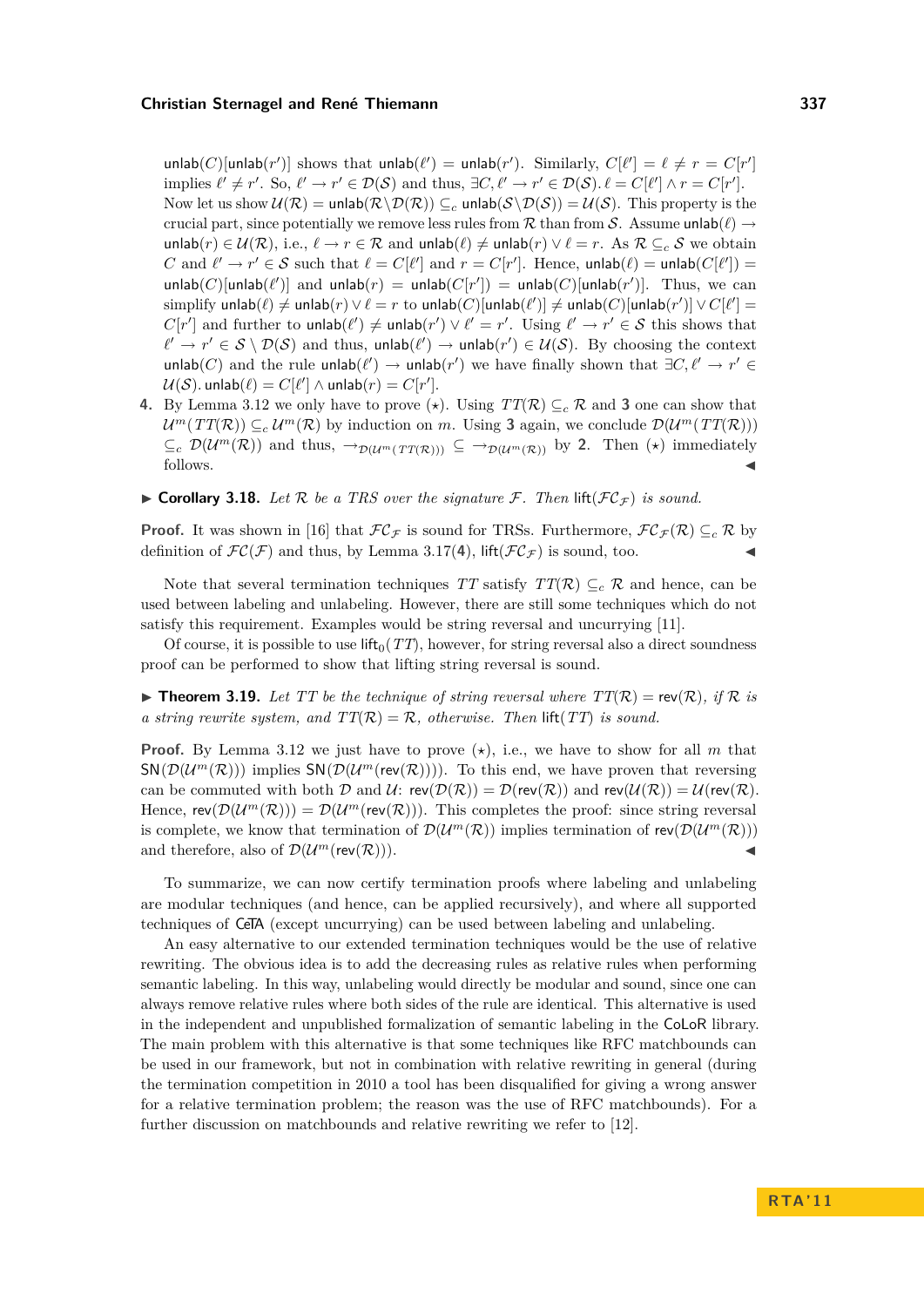# <span id="page-9-1"></span>**4 Dependency Pair Framework**

The DP framework [\[8\]](#page-15-18) is a way to modularize termination proofs. Instead of TRSs one investigates so called DP problems, consisting of two TRSs. The *initial DP problem* for a TRS  $\mathcal R$  is  $(DP(\mathcal R), \mathcal R)$  where  $DP(\mathcal R)$  denotes the *dependency pairs* of  $\mathcal R$  [\[1\]](#page-15-7). A  $(\mathcal P, \mathcal R)$ *-chain* is a possibly infinite derivation of the form:

$$
s_1 \sigma_1 \to p \ t_1 \sigma_1 \to^*_{\mathcal{R}} s_2 \sigma_2 \to p \ t_2 \sigma_2 \to^*_{\mathcal{R}} s_3 \sigma_3 \to p \cdots \tag{*}
$$

where  $s_i \to t_i \in \mathcal{P}$  for all  $i > 0$ . If additionally every  $t_i \sigma_i$  is terminating w.r.t.  $\mathcal{R}$ , then the chain is *minimal*. A DP problem  $(\mathcal{P}, \mathcal{R})$  is called *finite* [\[8\]](#page-15-18), if there is no minimal infinite  $(\mathcal{P}, \mathcal{R})$ -chain. Proving finiteness of a DP problem is done by simplifying  $(\mathcal{P}, \mathcal{R})$  using so called *processors* recursively. A processor transforms a DP problem into a new DP problem. The aim is to reach a DP problem where the  $P$ -component is empty (such DP problems are trivially finite). To conclude finiteness of the initial DP problem, the applied processors need to be *sound*. A processor Proc is sound whenever for all DP problems  $(\mathcal{P}, \mathcal{R})$  we have that finiteness of  $\mathcal{P}\text{roc}(\mathcal{P}, \mathcal{R})$  implies finiteness of  $(\mathcal{P}, \mathcal{R})$ .

Semantic labeling can easily be lifted to DP problems. Soundness of the following processor is an immediate consequence of [\[19\]](#page-15-5).

<span id="page-9-5"></span> $\blacktriangleright$  **Theorem 4.1.** Let  $(\mathcal{P}, \mathcal{R})$  be a DP problem and A be an algebra. If A is a quasi-model of R, then it is sound to return the DP problem  $(\text{lab}(\mathcal{P}), \text{lab}(\mathcal{R}) \cup \mathcal{D}ec)$ .

The following example shows that unlabeling is not only necessary for efficiency, but that unlabeling is required to apply other techniques.

<span id="page-9-0"></span>► Example 4.2. We consider the TRS Secret 07/4 from the TPDB.

```
1: g(c, g(c, x)) \rightarrow g(e, g(d, x))2: g(d, g(d, x)) \rightarrow g(c, g(e, x))3: g(e, g(e, x)) \rightarrow g(d, g(c, x))4: g(x, g(y, g(x, y))) \rightarrow g(a, g(x, g(y, b)))5: f(g(x, y)) \rightarrow g(y, g(f(f(x)), a))
```
<span id="page-9-4"></span>In the 2008 termination competition AProVE found a termination proof of the following structure (we present a simplified version, missing some unnecessary steps that have been applied in the original proof).<sup>[4](#page-9-3)</sup> First, the initial DP problem is transformed into  $(\mathcal{P}, \{1-4\})$ where P consists of the pairs  $G(c, g(c, x)) \to G(e, g(d, x))$ ,  $G(d, g(d, x)) \to G(c, g(e, x))$ , and  $G(e, g(e, x)) \rightarrow G(d, g(c, x))$ . Then, labeling and further processing yields the DP problem  $(\mathcal{P}', \mathcal{R}')$  where  $\mathcal{P}'$  contains the pairs

$$
G_{00}(c, g_{00}(c, x)) \to G_{00}(e, g_{00}(d, x))
$$
  
\n
$$
G_{00}(e, g_{00}(e, x)) \to G_{00}(d, g_{00}(c, x))
$$
  
\n
$$
G_{00}(d, g_{00}(d, x)) \to G_{00}(c, g_{00}(e, x))
$$

and  $\mathcal{R}'$  is the following TRS.

$$
g_{00}(c, g_{00}(c, x)) \rightarrow g_{00}(e, g_{00}(d, x))
$$
  
\n
$$
g_{00}(d, g_{00}(d, x)) \rightarrow g_{00}(c, g_{00}(e, x))
$$
  
\n
$$
g_{00}(d, g_{01}(d, x)) \rightarrow g_{00}(c, g_{01}(e, x))
$$
  
\n
$$
g_{00}(d, g_{01}(d, x)) \rightarrow g_{00}(c, g_{01}(e, x))
$$
  
\n
$$
g_{00}(e, g_{01}(e, x)) \rightarrow g_{00}(d, g_{01}(c, x))
$$
  
\n
$$
g_{00}(e, g_{01}(e, x)) \rightarrow g_{00}(d, g_{01}(c, x))
$$

 $4$  See <http://termcomp.uibk.ac.at/termcomp/competition/resultDetail.seam?resultId=35909>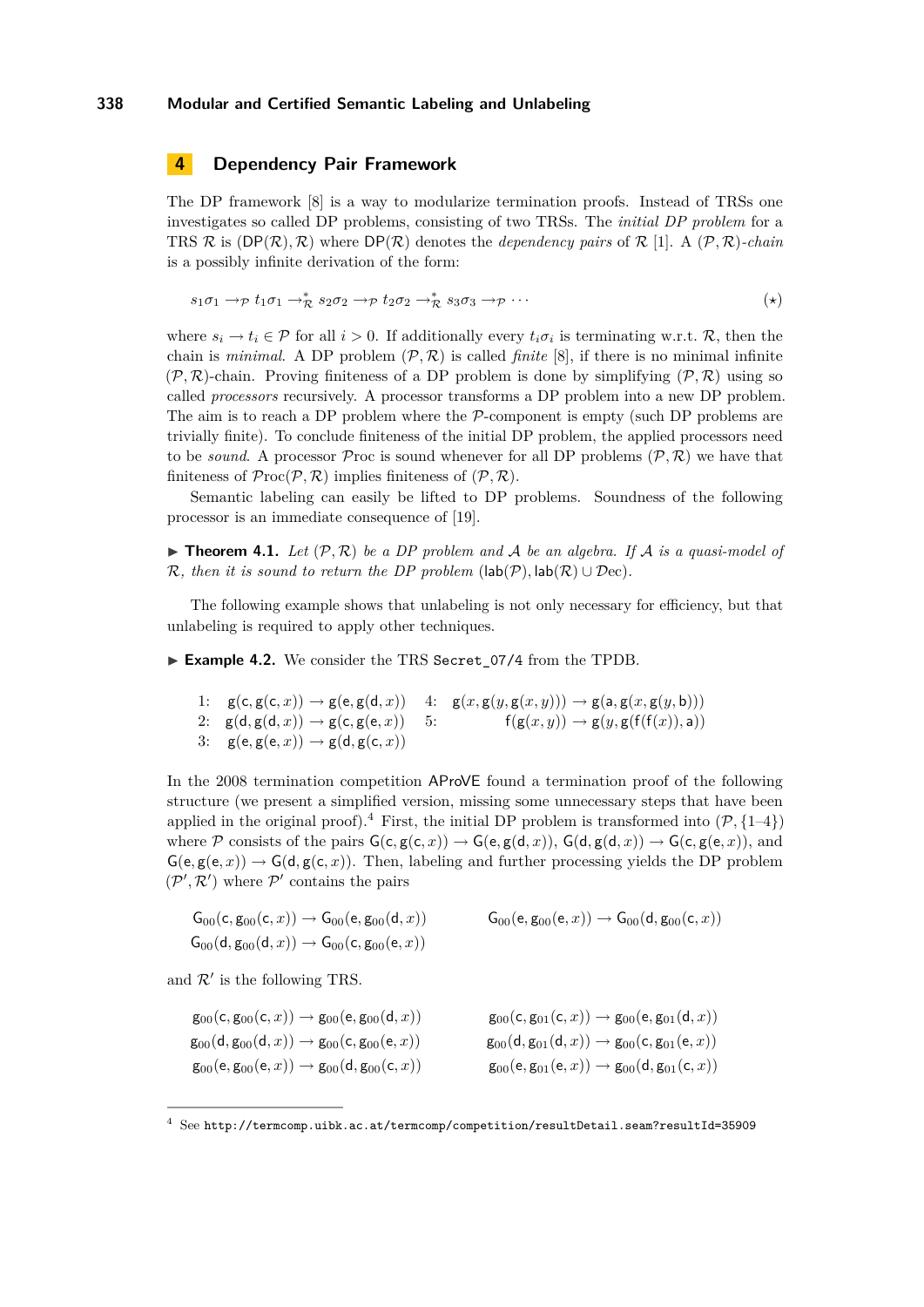Hence, all labeled versions of Rule [4](#page-9-3) have been deleted, and unlabeling yields the DP problem  $(\mathcal{P}, \{1-3\})$  $(\mathcal{P}, \{1-3\})$  $(\mathcal{P}, \{1-3\})$ . This DP problem is applicative. Hence, we may apply the A-transformation [\[9\]](#page-15-19) to obtain the DP problem having the pairs

 $C(c(x)) \rightarrow E(d(x))$   $D(d(x)) \rightarrow C(e(x))$   $E(e(x)) \rightarrow D(c(x))$ 

and the rules

$$
\mathsf{c}(\mathsf{c}(x)) \to \mathsf{e}(\mathsf{d}(x)) \qquad \qquad \mathsf{d}(\mathsf{d}(x)) \to \mathsf{c}(\mathsf{e}(x)) \qquad \qquad \mathsf{e}(\mathsf{e}(x)) \to \mathsf{d}(\mathsf{c}(x))
$$

This DP problem is solved using standard techniques. Note that for the A-transformation it was essential that unlabeling was performed, as the DP problem  $(\mathcal{P}', \mathcal{R}')$  is not applicative.

Unfortunately, unlabeling as processor is in general unsound. In contrast to unlabeling on TRSs, here a problem already arises when using the model-version of semantic labeling without decreasing rules. The main reason is that unlabeling might introduce nontermination. Hence, minimality of an unlabeled infinite chain cannot be guaranteed.<sup>5</sup>

**► Example 4.3.** Consider the DP problem  $(\mathcal{P}, \emptyset)$  where  $\mathcal{P} = \{F(x) \rightarrow F(g(a))\}$ . This DP problem is obviously not finite. Applying semantic labeling is trivially possible since there are no rules which have to satisfy the (quasi-)model condition. We choose  $A = \{0, 1\}$ , and for each *f* we define  $f_A(...) = 0$  and  $\ell_f(\vec{x}_n) = (\vec{x}_n)$ . We obtain the labeled pairs  $\textsf{lab}(\mathcal{P}) = \{\mathsf{F}_0(x) \to \mathsf{F}_0(\mathsf{g}_0(a)), \mathsf{F}_1(x) \to \mathsf{F}_0(\mathsf{g}_0(a))\}$  and by Theorem [4.1](#page-9-5) we know that the DP problem  $(\textsf{lab}(\mathcal{P}), \varnothing)$  is again not finite. We can further modify the DP problem by replacing it with  $(\text{lab}(\mathcal{P}), \mathcal{R})$  where  $\mathcal{R} = \{g_1(x) \to g_1(x)\}\$ . Note that this modification is sound since  $(lab(\mathcal{P}), \mathcal{R})$  still allows a minimal infinite chain and is therefore not finite.

However, applying unlabeling we obtain the DP problem  $(\mathcal{P}, \text{unlab}(\mathcal{R}))$  which is finite as now the right-hand side  $F(g(a))$  of the only pair in P is not terminating w.r.t.  $U(\mathcal{R}) =$  $\{g(x) \rightarrow g(x)\}\.$  Hence, unlabeling is unsound in general. The main problem is again that the notion of soundness is too weak. It allows the application of processors between labeling and unlabeling which may replace  $(\textsf{lab}(\mathcal{P}), \varnothing)$  by  $(\textsf{lab}(\mathcal{P}), \mathcal{R})$ .

To solve this problem, we again add a counter *n* which tells us how often we may unlabel.

 $\triangleright$  **Definition 4.4.** An *extended DP problem* is a triple  $(\mathcal{P}, \mathcal{R}, n)$  where  $(\mathcal{P}, \mathcal{R})$  is a DP problem and  $n \in \mathbb{N}$ . An extended DP problem  $(\mathcal{P}, \mathcal{R}, n)$  is *finite* iff there is no infinite chain

 $s_1\sigma_1 \rightarrow p \ t_1\sigma_1 \rightarrow^*_{\mathcal{R}} s_2\sigma_2 \rightarrow p \ t_2\sigma_2 \rightarrow^*_{\mathcal{R}} s_3\sigma_3 \rightarrow p \ t_3\sigma_3 \rightarrow^*_{\mathcal{R}} \cdots$ 

such that for all  $i: \forall m \leq n$ .  $SN_{\mathcal{U}^m(\mathcal{R})}(\text{unlab}^m(t_i \sigma_i)).$ 

Hence, the only difference between finiteness of DP problems and extended DP problems is the minimality condition  $(SN_R(t_i\sigma_i)$  versus  $\forall m \leq n$ .  $SN_{U^m(\mathcal{R})}(unlab^m(t_i\sigma_i))$ . We therefore obtain a similar lemma to Lemma [3.7,](#page-0-0) but now for DP problems.

<span id="page-10-1"></span><span id="page-10-0"></span> $\blacktriangleright$  **Lemma 4.5.** 1.  $(\mathcal{P}, \mathcal{R})$  *is finite iff*  $(\mathcal{P}, \mathcal{R}, 0)$  *is finite.* **2.** *If*  $(P, R)$  *is finite then*  $(P, R, n)$  *is finite.* 

As for termination techniques we can lift every processor to an extended processor.

 $5$  There is no problem in the formalization of semantic labeling in CoLoR at this point, as it does not feature *minimal* chains.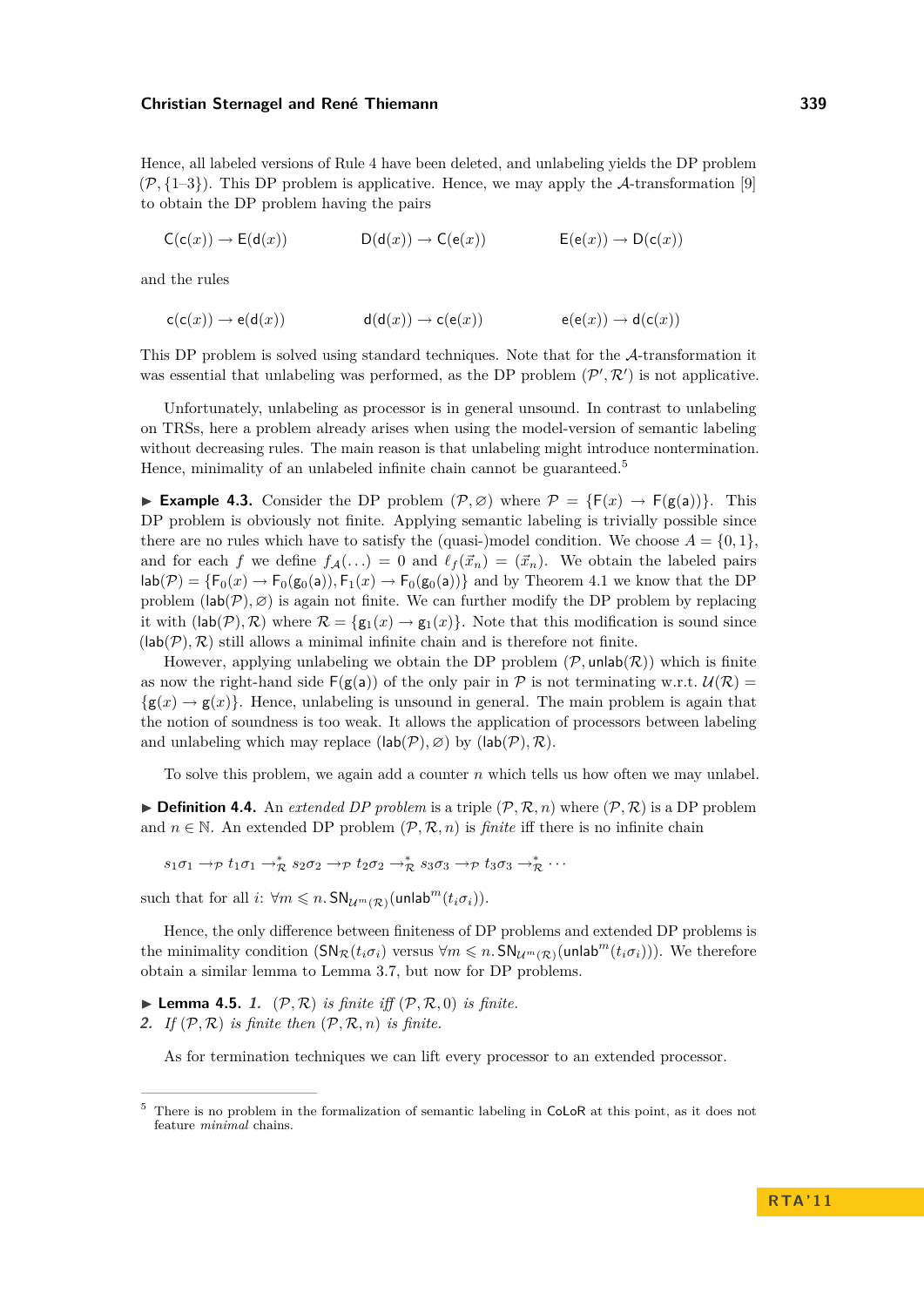**Definition 4.6** (Lift). Let Proc be a processor with  $\mathcal{P}roc(\mathcal{P}, \mathcal{R}) = (\mathcal{P}', \mathcal{R}')$ . Then  $\text{lift}(\mathcal{P} \text{roc})$  and  $\text{lift}_0(\mathcal{P} \text{roc})$  are extended processors where  $\text{lift}(\mathcal{P} \text{roc})(\mathcal{P}, \mathcal{R}, n) = (\mathcal{P}', \mathcal{R}', n)$ and  $\text{lift}_0(\mathcal{P} \text{roc})(\mathcal{P}, \mathcal{R}, n) = (\mathcal{P}', \mathcal{R}', 0).$ 

We obtain similar results for lift<sub>0</sub> as for termination techniques: whenever  $\mathcal P$ roc is sound then lift<sub>0</sub>(Proc) is sound. However, additionally demanding that  $\mathcal{R}' \subseteq_c \mathcal{R}$  or even  $\mathcal{P}' \subseteq \mathcal{P} \wedge \mathcal{R}' = \mathcal{R}$  where  $\mathcal{P}roc(\mathcal{P}, \mathcal{R}) = (\mathcal{P}', \mathcal{R}')$  does not suffice to ensure soundness of  $lift(\mathcal{P}roc)$ . This is demonstrated in the upcoming example.

► Example 4.7. Let  $P = {F_0(x) \to F_0(b)}, P' = {F_0(x) \to F_0(g_0(b))}, \text{ and } R = {g_1(x) \to g_2(a,b)}$  $g_0(h_1(x))$ . Then  $(\mathcal{P}, \mathcal{R}, 1)$  is not finite as obviously there is an infinite  $(\mathcal{P}, \mathcal{R})$ -chain where all terms in the chain are  $F_0(b)$  and moreover,  $F_0(b)$  is terminating w.r.t. R and unlab( $F_0(b)$ ) =  $\mathsf{F}(\mathsf{b})$  is terminating w.r.t.  $\mathcal{U}(\mathcal{R}) = \{\mathsf{g}(x) \to \mathsf{g}(\mathsf{h}(x))\}.$  Hence, also  $(\mathcal{P} \cup \mathcal{P}', \mathcal{R}, 1)$  is not finite by constructing the same chain.

Note that the processor Proc which replaces  $(\mathcal{P} \cup \mathcal{P}', \mathcal{R})$  by  $(\mathcal{P}', \mathcal{R})$  is sound, since  $(\mathcal{P}', \mathcal{R})$ is not finite: again, there is an infinite  $(\mathcal{P}', \mathcal{R})$ -chain, and every chain is also minimal since  $\mathcal R$ is terminating. However,  $\text{lift}(\mathcal{P} \text{roc})$  is unsound as  $(\mathcal{P}', \mathcal{R}, 1)$  is finite: otherwise, there would be an infinite chain where  $F_0(g_0(b))$  is terminating w.r.t. R and unlab $(F_0(g_0(b))) = F(g(b))$ is terminating w.r.t.  $\mathcal{U}(\mathcal{R})$ . But it is easy to see that  $F(g(b))$  is not terminating w.r.t.  $\mathcal{U}(\mathcal{R})$ .

Since requiring just  $\mathcal{R}' \subseteq_c \mathcal{R}$  (or even  $\mathcal{P}' \subseteq \mathcal{P} \wedge \mathcal{R}' = \mathcal{R}$ ) does not suffice to ensure soundness of  $\text{lift}(\mathcal{P} \text{roc})$  we demand a slightly stronger property than soundness.

**Definition 4.8.** A processor Proc is *chain-identifying* iff whenever  $\mathcal{P}\text{roc}(\mathcal{P}, \mathcal{R}) = (\mathcal{P}', \mathcal{R}')$ and there is some minimal infinite  $(\mathcal{P}, \mathcal{R})$ -chain

$$
s_1\sigma_1 \to_{\mathcal{P}} t_1\sigma_1 \to_{\mathcal{R}}^* s_2\sigma_2 \to_{\mathcal{P}} t_2\sigma_2 \to_{\mathcal{R}}^* s_3\sigma_3 \to_{\mathcal{P}} t_3\sigma_3 \to_{\mathcal{R}}^* \cdots
$$

then  $\mathcal{R}' \subseteq_c \mathcal{R}$  and there is some *k* such that

$$
s_k \sigma_k \to_{\mathcal{P}'} t_k \sigma_k \to_{\mathcal{R}'}^* s_{k+1} \sigma_{k+1} \to_{\mathcal{P}'} t_{k+1} \sigma_{k+1} \to_{\mathcal{R}'}^* s_{k+2} \sigma_{k+2} \to_{\mathcal{P}'} t_{k+2} \sigma_{k+2} \to_{\mathcal{R}'}^* \cdots
$$

is an infinite  $(\mathcal{P}', \mathcal{R}')$ -chain.

Chain-identifying processors ensure that every minimal infinite chain of  $(\mathcal{P}, \mathcal{R})$  has an infinite tail where  $\mathcal{R}^*$ -steps can be replaced by  $\mathcal{R}'^*$ -steps and all pairs are from  $\mathcal{P}'$ . Note that every chain-identifying processor is sound. Moreover, several processors are indeed chain-identifying. Some examples are the reduction pair processor, the dependency graph processor, and all standard processors which just remove pairs and rules. The following lemma shows that chain-identifying processors can be used as extended processors via lift.

- $\blacktriangleright$  **Lemma 4.9.** 1. If Proc *is sound, then* lift<sub>0</sub>(Proc) *is sound.*
- **2.** *If* Proc *is chain-identifying then* lift(Proc) *is sound.*

**Proof.** Let P, R, P', and R' be given such that  $\mathcal{P}roc(\mathcal{P}, \mathcal{R}) = (\mathcal{P}', \mathcal{R}')$ .

- **1.** We assume that  $(\mathcal{P}', \mathcal{R}', 0)$  is finite and have to show that  $(\mathcal{P}, \mathcal{R}, n)$  is finite. By Lemma [4.5\(](#page-0-0)[1](#page-10-0)) and the assumption we know that  $(P', \mathcal{R}')$  is finite. Thus, also  $(\mathcal{P}, \mathcal{R})$  is finite using the soundness of Proc. By Lemma [4.5\(](#page-0-0)[2](#page-10-1)) we conclude finiteness of  $(\mathcal{P}, \mathcal{R}, n)$ .
- **2.** Here, we may assume that  $(\mathcal{P}', \mathcal{R}', n)$  is finite and have to show that  $(\mathcal{P}, \mathcal{R}, n)$  is finite. We show finiteness of  $(\mathcal{P}, \mathcal{R}, n)$  via contraposition. So, assume  $(\mathcal{P}, \mathcal{R}, n)$  is not finite. This shows that there is an infinite  $(\mathcal{P}, \mathcal{R})$ -chain

$$
s_1\sigma_1 \to_{\mathcal{P}} t_1\sigma_1 \to_{\mathcal{R}}^* s_2\sigma_2 \to_{\mathcal{P}} t_2\sigma_2 \to_{\mathcal{R}}^* s_3\sigma_3 \to_{\mathcal{P}} t_3\sigma_3 \to_{\mathcal{R}}^* \cdots
$$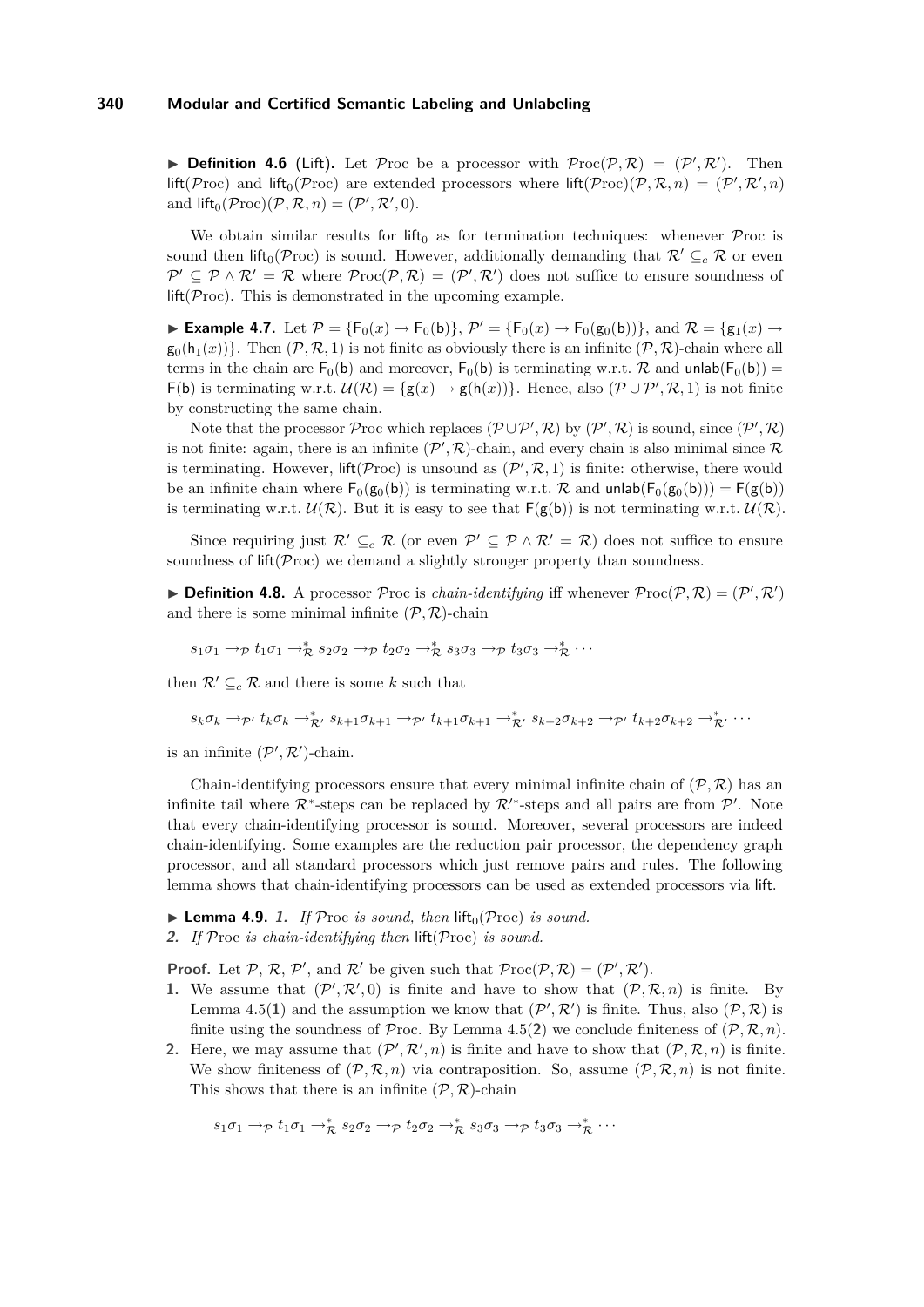such that for all *i* we have  $\forall m \leq n$ .  $\mathsf{SN}_{\mathcal{U}^m(\mathcal{R})}(\mathsf{unlab}^m(t_i \sigma_i))$ . By choosing  $m = 0$  we also have  $\mathsf{SN}_{\mathcal{R}}(t_i\sigma_i)$  for all *i*. Hence, the chain is also a minimal infinite  $(\mathcal{P}, \mathcal{R})$ -chain. Since Proc is chain-identifying we know that  $\mathcal{R}' \subseteq_c \mathcal{R}$  and there is some *k* such that

 $s_k \sigma_k \to_{\mathcal{P}'} t_k \sigma_k \to_{\mathcal{R}'}^* s_{k+1} \sigma_{k+1} \to_{\mathcal{P}'} t_{k+1} \sigma_{k+1} \to_{\mathcal{R}'}^* s_{k+2} \sigma_{k+2} \to_{\mathcal{P}'} t_{k+2} \sigma_{k+2} \to_{\mathcal{R}'}^* \cdots$ 

is an infinite  $(\mathcal{P}', \mathcal{R}')$ -chain. We continue to prove that for every *i* and every  $m \leq n$  we have  $\mathsf{SN}_{\mathcal{U}^m(\mathcal{R}')}(\mathsf{unlab}^m(t_i\sigma_i))$ . This leads to the desired contradiction, since then we have shown that  $(\mathcal{P}', \mathcal{R}', n)$  is not finite.

To prove  $\mathsf{SN}_{\mathcal{U}^m(\mathcal{R}')}(\mathsf{unlab}^m(t_i\sigma_i))$  we first use minimality of the  $(\mathcal{P}, \mathcal{R})$ -chain to conclude  $SN_{\mathcal{U}^{m}(\mathcal{R})}(\text{unlab}^{m}(t_{i}\sigma_{i}))$ . Then the result immediately follows since the rewrite relation of  $\mathcal{U}^m(\mathcal{R}')$  is a subset of the rewrite relation of  $\mathcal{U}^m(\mathcal{R})$  by Lemma [3.17,](#page-0-0) [2](#page-7-1) and [3](#page-7-0).

Using these results allowed us to develop the first certified proof of the TRS in Example [4.2.](#page-9-0) We only had to change the given proof such that uncurrying [\[11\]](#page-15-16) is used instead of the A-transformation, since we have only formalized the former technique. The detailed proof is provided in the IsaFoR/CeTA repository.<sup>6</sup>

However, unlike for TRSs, root-labeling is not directly supported as root-labeling on DP problems [\[16,](#page-15-15) [17\]](#page-15-20) is not a chain-identifying processor. Here again, root-labeling itself is not the problem, but making sure that the fixed algebra is a model of  $R$ , which is again done by closing under flat contexts. In the DP framework we need the auxiliary function block  $\wedge$ . given by the equations  $\text{block}_{\triangle}(f(\vec{t}_n)) = f(\triangle(\vec{t}_n))$  and  $\text{block}_{\triangle}(x) = x$ .

**Definition 4.10** (Flat Context Closure). Let  $(\mathcal{P}, \mathcal{R})$  be a DP problem such that  $\mathcal{R}$  is left-linear and  $\mathcal F$  is a superset of the signature of  $\mathcal R$  combined with the non-root symbols of P. Furthermore, let  $\triangle$  be a function symbol not in F. Then the closure under flat contexts of  $(\mathcal{P}, \mathcal{R})$  is given by  $\mathcal{FC}_{\mathcal{F}}(\mathcal{P}, \mathcal{R}) = (\text{block}_{\triangle}(\mathcal{P}), \mathcal{FC}_{\{\triangle\}\cup\mathcal{F}}(\mathcal{R})).$ 

As the pairs of a DP problem are modified, we do not get soundness of lift( $\mathcal{FC}_{\mathcal{F}}$ ) via Lemma [4.9.](#page-0-0) Nevertheless, by using the definition of finiteness of extended DP problems and providing a manual proof one can show that  $\text{lift}(\mathcal{FC}_{\mathcal{F}})$  is indeed sound.

# <span id="page-12-0"></span>**5 Problems in Certification**

We present three problems that arose when trying to certify proofs with semantic labeling.

The first problem for the certifier is that internally it only works on extended termination/DP problems, whereas in the provided proofs just TRSs and DP problems are given without the additional numbers. However, this problem is fixed by computing the number during certification. This is easy and seems to be a safe solution: the format for termination proofs remains unchanged, and so far no termination proof was refused with the reason that the internal computation of the number was wrong.

The second and third problem are concerned with how semantic labeling is applied, since usually variations of Lemma [3.9](#page-5-2) and Theorem [4.1](#page-9-5) are used in termination provers.

The second problem occurs for TRSs as well as DP problems. The theory about semantic labeling demands that Dec is added to the new TRS when using quasi-models. However, termination provers typically reduce the set of rules and "optimize" semantic labeling by only adding rules  $\mathcal{D}ec'$  such that  $\rightarrow_{\mathcal{D}ec} \subseteq \rightarrow_{\mathcal{D}ec'}^+$ .

<sup>6</sup> [http://cl2-informatik.uibk.ac.at/rewriting/mercurial.cgi/IsaFoR/raw-file/v1.16/](http://cl2-informatik.uibk.ac.at/rewriting/mercurial.cgi/IsaFoR/raw-file/v1.16/examples/secret_07_trs_4_top.proof.xml) [examples/secret\\_07\\_trs\\_4\\_top.proof.xml](http://cl2-informatik.uibk.ac.at/rewriting/mercurial.cgi/IsaFoR/raw-file/v1.16/examples/secret_07_trs_4_top.proof.xml)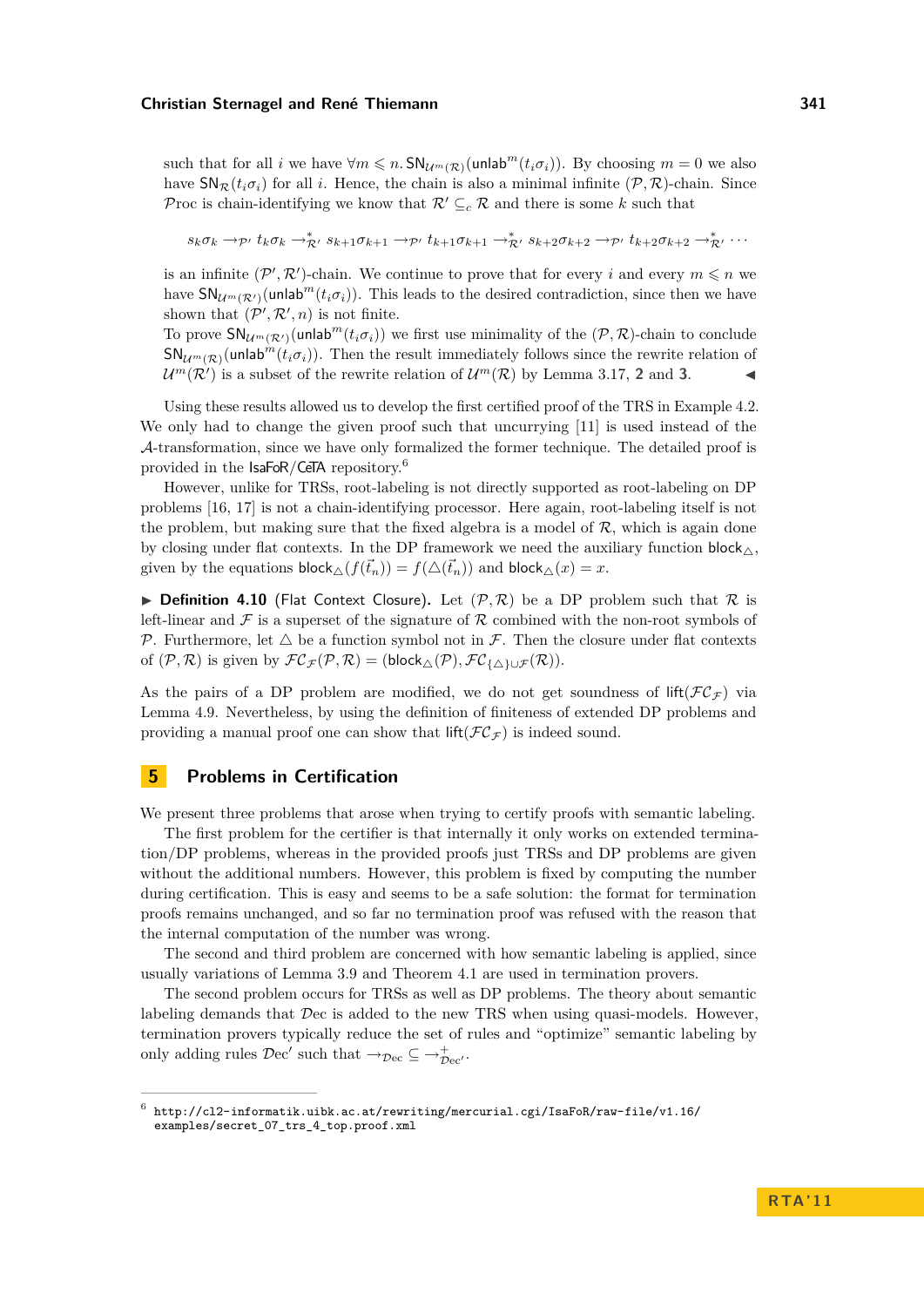For example, if  $L_f = \{0, 1, 2\}$  and the order is the standard order on the naturals, then  $\mathcal{D}$ ec = { $f_2(x) \rightarrow f_1(x), f_1(x) \rightarrow f_0(x), f_2(x) \rightarrow f_0(x)$ }. However, the last rule is often omitted since it can be simulated by the previous two rules. To certify these termination proofs, we fist need to show that we may safely replace  $\mathcal{D}$ ec by any  $\mathcal{D}$ ec' where  $\rightarrow_{\mathcal{D}ec} \subseteq \rightarrow_{\mathcal{D}ec'}^+$ . Moreover, we have to provide a certified algorithm which for a given TRS  $\mathcal{D}ec'$  and a given order can ensure that the condition  $\rightarrow_{\mathcal{D}ec} \subseteq \rightarrow_{\mathcal{D}ec'}^+$  is satisfied. Furthermore, the algorithm should accept *all*  $\mathcal{D}ec'$  where the condition is satisfied.

The third problem only occurs when dealing with quasi-models in the DP framework. Note that in standard DP problems the roots of  $P$  are special symbols (tuple symbols) which do not occur in the remaining DP problem. However, when applying Theorem [4.1](#page-9-5) as it is, this invariant is destroyed since the decreasing rules for tuple symbols are added as new rules. We illustrate the problem and two possible solutions in the following example.

**Example 5.1.** Consider a DP problem  $(\mathcal{P}, \mathcal{R})$  where  $F(s(x), a)$  →  $F(x, b) \in \mathcal{P}$  and b is not defined in  $\mathcal{R}$ . Then, the dependency graph estimation EDG [\[1\]](#page-15-7) can detect that there is no connection from the mentioned pair to itself. However, when performing labeling with a quasi-model where  $\mathsf{s}(x)$  is interpreted as  $\min(x+1,2)$  and where  $\ell_{\mathsf{F}}(x,y) = x$  then for the mentioned pair we get all three rules  $\{6, 8, 10\}$  $\{6, 8, 10\}$  $\{6, 8, 10\}$  $\{6, 8, 10\}$  $\{6, 8, 10\}$  $\{6, 8, 10\}$  $\{6, 8, 10\}$  in the labeled pairs  $\mathcal{P}'$  and the decreasing rules for F are  $\mathcal{D}ec_F = \{7, 9, 11\}.$  $\mathcal{D}ec_F = \{7, 9, 11\}.$  $\mathcal{D}ec_F = \{7, 9, 11\}.$  $\mathcal{D}ec_F = \{7, 9, 11\}.$  $\mathcal{D}ec_F = \{7, 9, 11\}.$  $\mathcal{D}ec_F = \{7, 9, 11\}.$  $\mathcal{D}ec_F = \{7, 9, 11\}.$ 

<span id="page-13-5"></span><span id="page-13-4"></span><span id="page-13-3"></span><span id="page-13-2"></span><span id="page-13-1"></span><span id="page-13-0"></span>6: 
$$
F_2(s(x), a) \to F_2(x, b)
$$
 8:  $F_2(s(x), a) \to F_1(x, b)$  10:  $F_1(s(x), a) \to F_0(x, b)$   
7:  $F_2(x, y) \to F_1(x, y)$  9:  $F_2(x, y) \to F_0(x, y)$  11:  $F_1(x, y) \to F_0(x, y)$ 

Note that when adding  $\mathcal{D}ec_{F}$  as new rules, then the EDG contains an edge from  $F_2(s(x), a) \to F_1(x, b)$  to all other pairs since  $F_1$  is defined in  $\mathcal{D}ec_F$ . Hence, this is not the preferred way to add decreasing rules: not even the decrease in the labels is recognized.

One solution is to add  $\mathcal{D}$ ec<sub>F</sub> as new pairs. Then one obtains a standard DP problem and the decrease in the labels is reflected in the EDG. But there still is a path from  $F_2(s(x), a) \rightarrow$  $F_2(x, b)$  to  $F_1(s(x), a) \to F_0(x, b)$  via the pair  $F_2(x, y) \to F_1(x, y)$ , since the information that the second argument of  $F_n$  is b is lost when passing the pair  $F_2(x, y) \to F_1(x, y)$ .

To encounter this problem, there is another solution where  $\mathcal{D}ec_{F}$  is not produced at all, but where the labels of all tuple-symbols in right-hand sides of  $\mathcal{P}'$  are decreased. In this example, one would have to add the additional pair  $\mathsf{F}_2(\mathsf{s}(x), \mathsf{a}) \to \mathsf{F}_0(x, \mathsf{b})$  to  $\mathcal{P}'$ .

Hence, termination proofs might have used one of the two variants instead of Theorem [4.1.](#page-9-5) Here, the first variant returns the problem  $(\text{lab}(\mathcal{P}) \cup \mathcal{D}ec_{\mathcal{F}^{\sharp}}, \text{lab}(\mathcal{R}) \cup \mathcal{D}ec_{\mathcal{F}})$  and the second variant returns  $(\textsf{lab}(\mathcal{P})^{\geq}, \textsf{lab}(\mathcal{R}) \cup \mathcal{D}\text{ec}_{\mathcal{F}})$  where  $\mathcal{D}\text{ec}_{\mathcal{F}^{\sharp}}$  are the decreasing rules for all tuple symbols,  $\mathcal{D}ec_{\mathcal{F}}$  are the decreasing rules for the remaining symbols, and  $\mathsf{lab}(\mathcal{P})^{\geq} = \{s \rightarrow$  $f_{\ell'}({\vec{t}}) \mid s \rightarrow f_{\ell}({\vec{t}}) \in \mathsf{lab}(\mathcal{P}), \ell \geq_{L_f} \ell' \}.$ 

To certify these termination proofs the problem was mainly in formalizing that these variants of Theorem [4.1](#page-9-5) are indeed sound.

<span id="page-13-6"></span>▶ **Theorem 5.2.** *Both variants of Theorem [4.1](#page-9-5) are sound, provided that they are applied on DP problems* (P*,* R) *where neither left- nor right-hand sides of* P *are variables and the roots of* P *are distinguished tuple symbols which do not occur in the remaining DP problem.*

We shortly describe the proof idea. The main problem is that we cannot w.l.o.g. restrict the substitutions in a chain such that they do not contain tuple symbols [\[17\]](#page-15-20). Thus, we may have to apply rules in  $\mathcal{D}\ll_{\mathcal{F}^{\sharp}}$  also below the root, in order to simulate a reduction  $t_i \sigma_i \to_{\mathcal{R}}^* s_{i+1} \sigma_{i+1}$ . The trick is to introduce a second set of labels and labeling functions for the tuple symbols. The new labeling functions label all tuple symbols by the same element.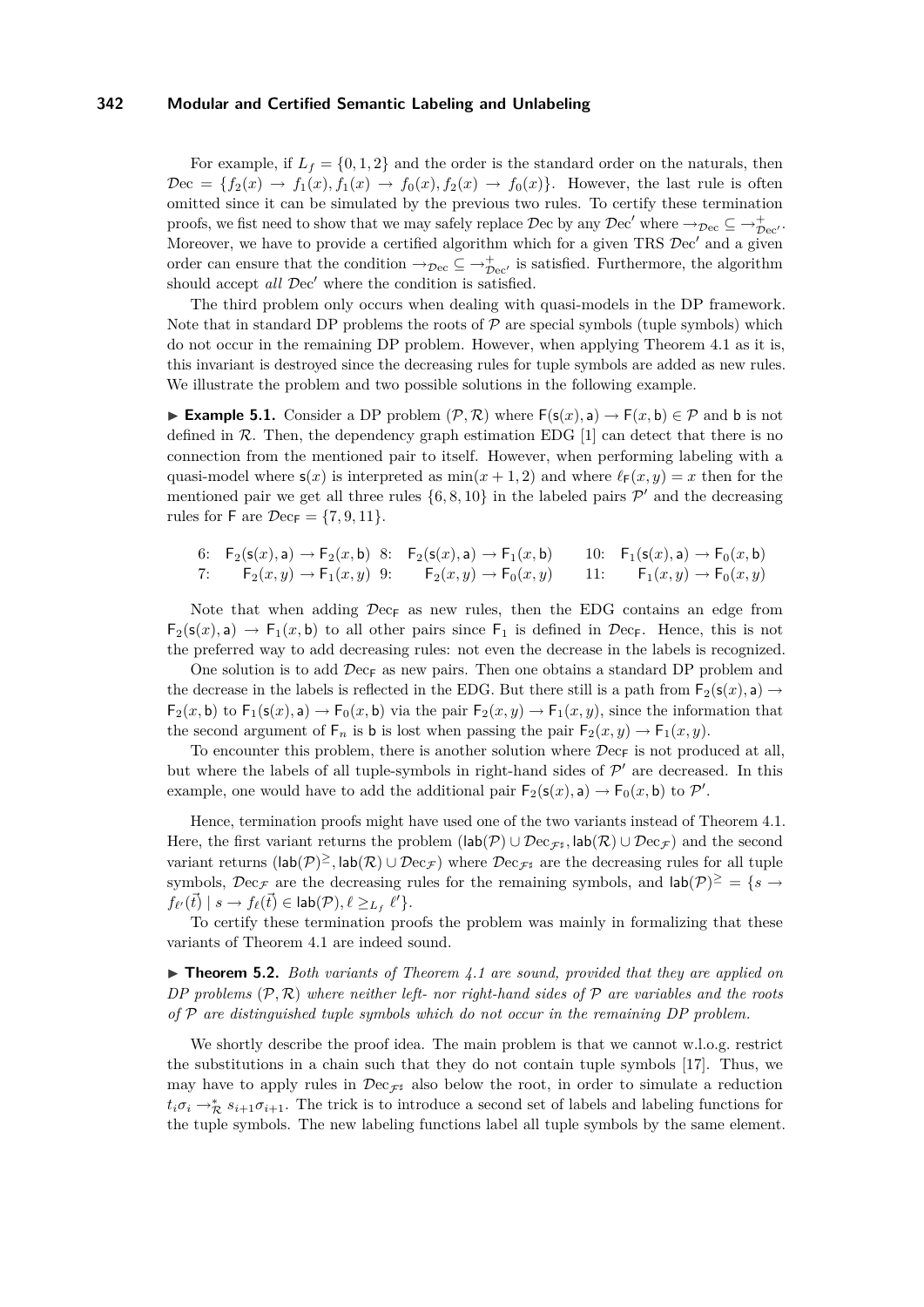Hence, no decreasing rules are required for them (w.r.t. the second set of labeling functions) and on all other symbols the labeling functions coincide.

Afterwards, we use a combined labeling of terms: The root of the term is labeled according to the original function, and below the root it is labeled w.r.t. the second labeling function. In this way no decreasing rules for the tuple symbols have to be applied below the root and moreover, on all terms in the DP problem, the original and the combined labeling produce the same result. Thus, we can transform a given  $(\mathcal{P}, \mathcal{R})$ -chain into a  $(\text{lab}(\mathcal{P}) \cup \mathcal{D}\text{ec}_{\mathcal{F}^{\sharp}}, \text{lab}(\mathcal{R}) \cup \mathcal{D}\text{ec}_{\mathcal{F}})$ -chain. Theorem [5.2](#page-13-6) easily follows.

To summarize, we discussed some problems which occurred when trying to certify existing proofs which are mainly due to optimizations of the basic semantic labeling theorems. Of course, we also need to check the model condition, whether the orders are weakly monotone when using quasi-orders, etc. Whereas the general theorems about soundness of semantic labeling have been formalized for arbitrary carriers, for the certification we currently only support finite carriers. Then checking the required conditions is performed via enumerating all possible assignments.

In total, our formalization of pure semantic labeling consists of 3300 lines of Isabelle, where roughly half of it is about semantic labeling on generic algebras, and the other half contains executable functions for the certifier using algebras over finite carriers and soundness proofs for these functions. Moreover, the theory about the semantic labeling framework with extended termination techniques, extended DP problems, etc., consists of another 1000 lines.

# <span id="page-14-0"></span>**6 Experiments**

To test the impact of our formalization we ran AProVE on the TPDB (version 8.0), considering all 2795 TRSs. We used two different strategies which are similar to the strategy CERT that was used during the 2010 termination competition in the certified termination category: –SL is like CERT but with semantic labeling removed, and +SL is like CERT including all three variants of semantic labeling that are supported by AProVE (root-labeling, semantic-labeling on finite carriers with models and quasi-models).

We performed all our experiments on a machine with two 2.8 GHz Quad-Core Intel Xeon processors and 6 GB of main memory. The following results where obtained using a 60 seconds timeout.

|                                 |      | $-SL$ $+SL$ total |         |
|---------------------------------|------|-------------------|---------|
| termination proofs              |      | 1137 1207         | -- 1227 |
| nontermination proofs           | 225  | 218               | 227     |
| total time (in minutes)         | 1186 | 1219              |         |
| certification time (in minutes) |      |                   |         |

CeTA (version 1.17) certified all but two proofs. On one TRS, both –SL and +SL delivered a faulty proof, caused by a bug in the LPO output of AProVE (which will be fixed soonish).

The results show that by using semantic labeling we obtain 90 new certified termination proofs. This is an increase of nearly 8 %. Note that +SL has not solved all TRSs where –SL was successful. This is due to timing issues in the strategy.

# <span id="page-14-1"></span>**7 Conclusion**

During our formalization of semantic labeling we have detected that unlabeling is unsound when using the current semantics of termination problems. We solved the problem by